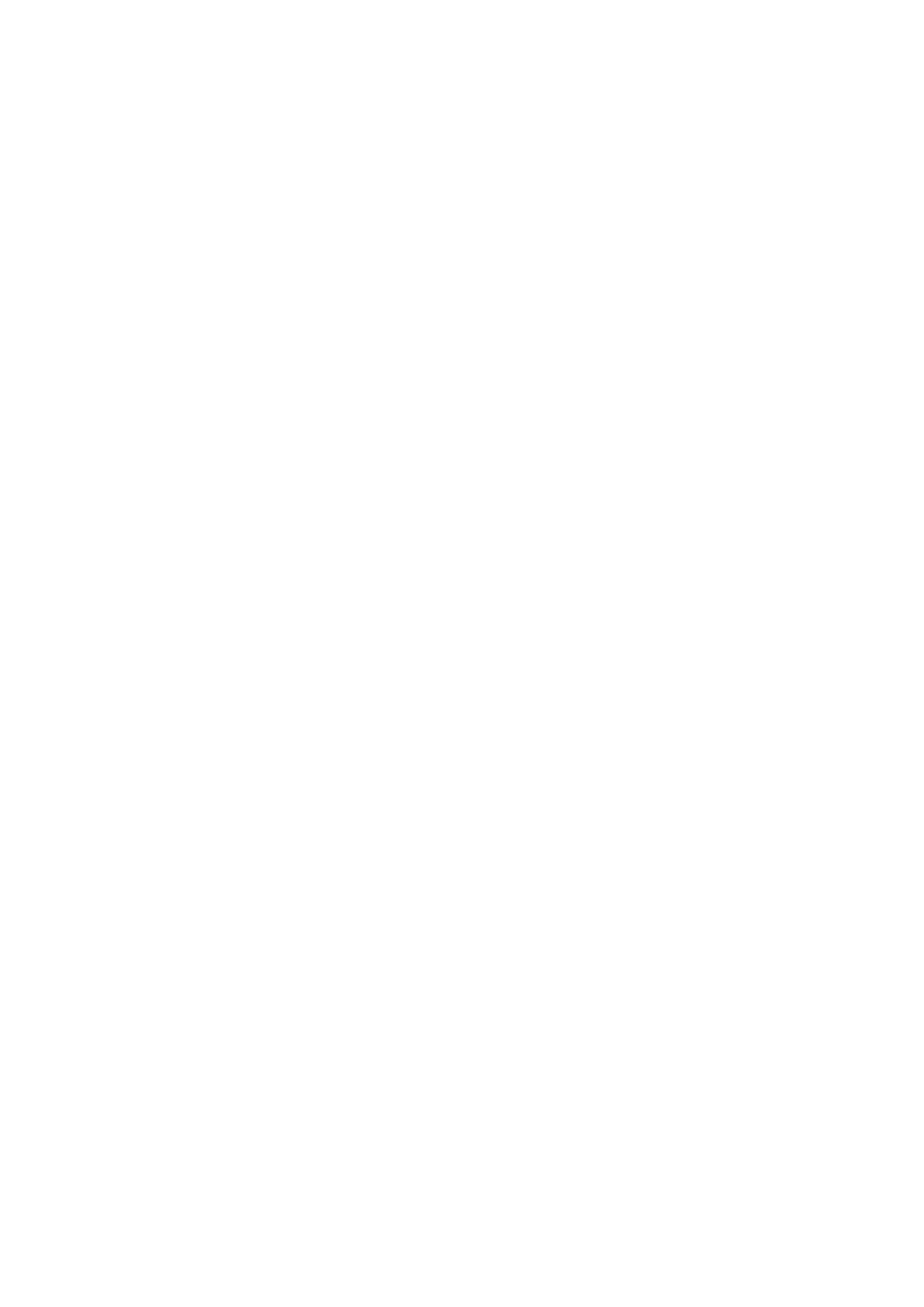# Prevention and management of violence, aggression and bullying at work

Code of practice



**Department of Consumer** and Employment Protection **Government of Western Australia** 

**MMIAC** 

**Resources Safety**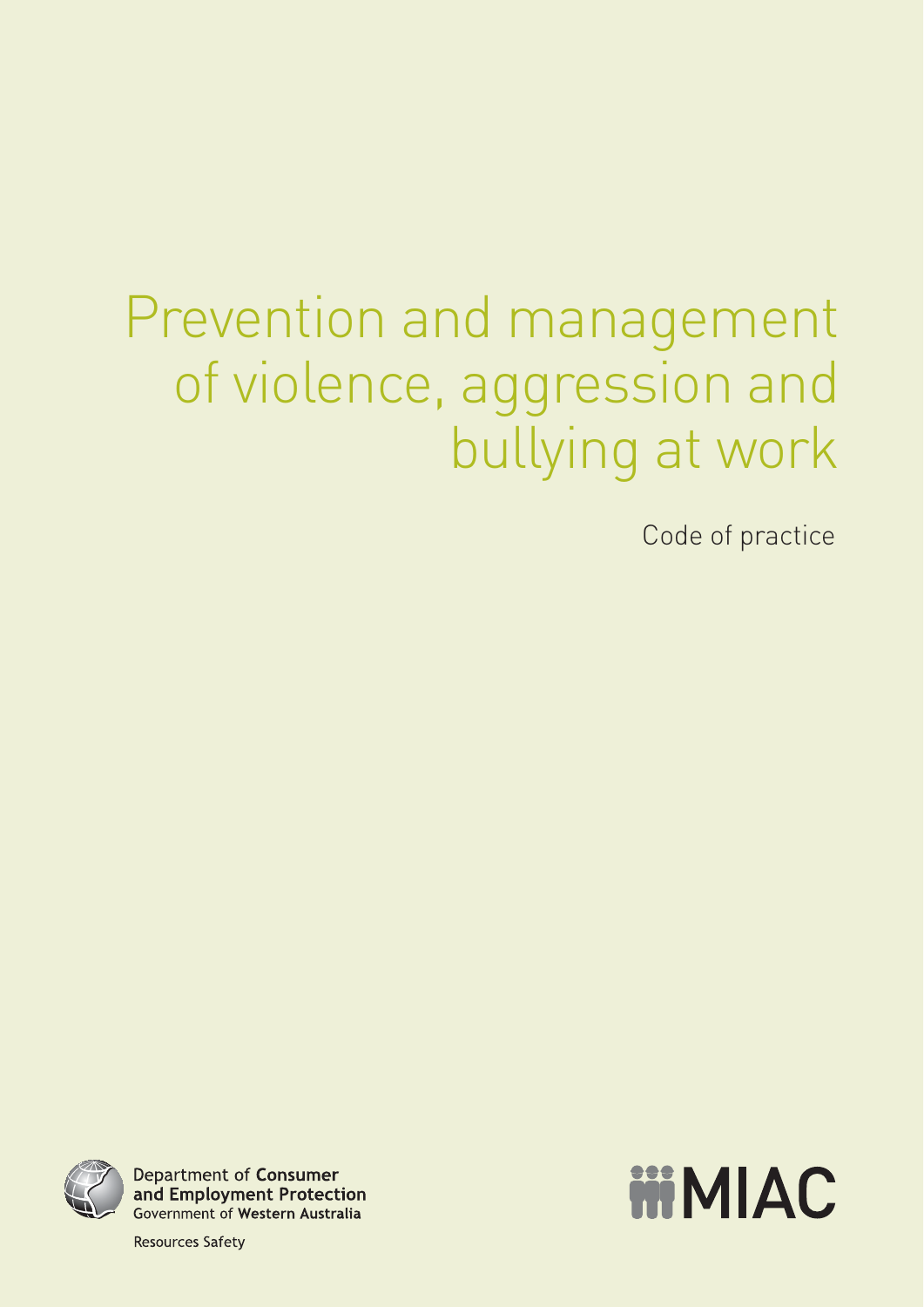#### **Disclaimer**

The information contained in this publication is provided in good faith and believed to be reliable and accurate at the time of publication. However, the information is provided on the basis that the reader will be solely responsible for assessing the information and its veracity and usefulness.

The State shall in no way be liable, in negligence or howsoever, for any loss sustained or incurred by anyone relying on the information, even if such information is or turns out to be wrong, incomplete, out-of-date or misleading.

In this disclaimer:

State means the State of Western Australia and includes every Minister, agent, agency, department, statutory body corporate and instrumentality thereof and each employee or agent of any of them.

Information includes information, data, representations, advice, statements and opinions, expressly or implied set out in this publication.

Loss includes loss, damage, liability, cost, expense, illness and injury (including death).

#### **Reference**

The recommended reference for this publication is: Department of Consumer and Employment Protection, 2007, Prevention and management of violence, aggression and bullying at work — code of practice: Resources Safety, Department of Consumer and Employment Protection, Western Australia, 31 pp.

ISBN 978 1 921163 20 3

© Department of Consumer and Employment Protection 2007

Except where the Copyright Act otherwise allows, reproduction in whole or part of this publication will be permitted only with the prior written permission of the Department of Consumer and Employment Protection. Applications for permission should be addressed to the Publications and Promotions Manager, Resources Safety.

This publication is available on request in other formats for people with special needs.

This publication is also available in digital format (PDF) online at www.docep.wa.gov.au/ResourcesSafety

Further details of publications produced by Resources Safety can be obtained by contacting:

Resources Safety — Publications Department of Consumer and Employment Protection Locked Bag 14 CLOISTERS SQUARE WA 6850

Telephone: +61 8 9222 3229 TTY: +61 8 9327 8838 Facsimile: +61 8 9325 2280 Email: ResourcesSafety@docep.wa.gov.au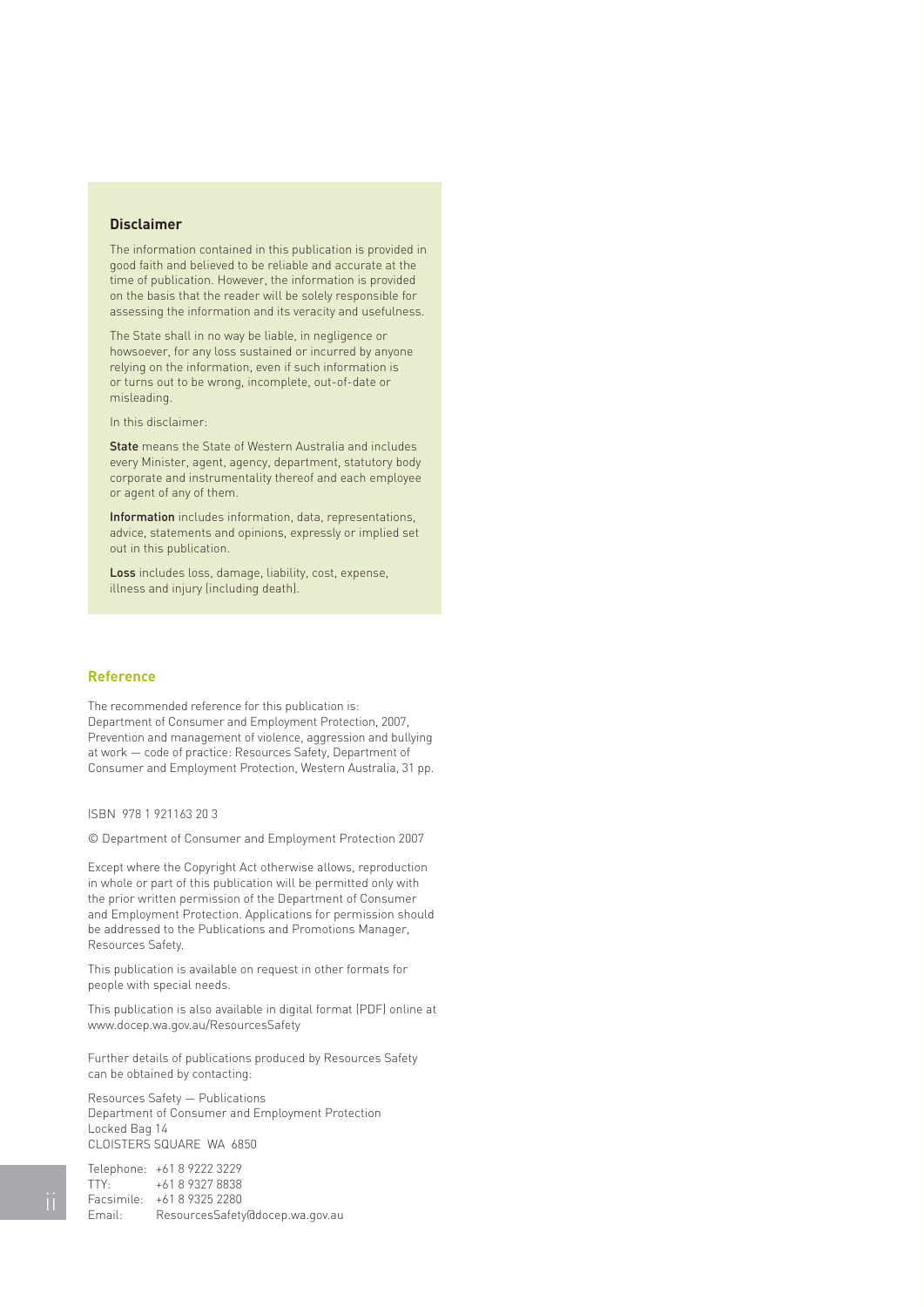# Contents

| 1               |                                        |               |  |
|-----------------|----------------------------------------|---------------|--|
|                 | 1.1                                    |               |  |
|                 | 1.2                                    |               |  |
|                 |                                        |               |  |
|                 |                                        |               |  |
| $\overline{2}$  |                                        |               |  |
|                 | 2.1<br>2.2                             |               |  |
|                 | 2.3                                    |               |  |
| 3               |                                        |               |  |
| 4               |                                        |               |  |
|                 | 4.1                                    |               |  |
|                 | 4.2                                    |               |  |
|                 | 4.3                                    |               |  |
|                 | 4.4<br>4.5                             |               |  |
|                 |                                        |               |  |
| 5               |                                        |               |  |
|                 | 5.1<br>5.2                             |               |  |
|                 | 5.3                                    |               |  |
|                 | 5.4                                    |               |  |
|                 | 5.5                                    |               |  |
| 6               |                                        |               |  |
| 7               |                                        |               |  |
|                 |                                        |               |  |
|                 |                                        |               |  |
| 8               |                                        |               |  |
|                 | 8.1<br>8.2                             |               |  |
|                 | 8.3                                    |               |  |
|                 | 8.4                                    |               |  |
|                 | 8.5<br>8.6                             |               |  |
|                 | 8.7                                    |               |  |
| 9               |                                        |               |  |
|                 |                                        |               |  |
| 10 <sub>1</sub> |                                        |               |  |
|                 |                                        |               |  |
|                 |                                        |               |  |
|                 |                                        |               |  |
| 11              |                                        |               |  |
|                 |                                        |               |  |
|                 |                                        |               |  |
|                 |                                        |               |  |
| 12 <sup>2</sup> |                                        |               |  |
| 13              |                                        |               |  |
|                 |                                        |               |  |
|                 |                                        |               |  |
|                 |                                        |               |  |
|                 |                                        | Appendices 24 |  |
|                 | <b>Appendix 1</b>                      |               |  |
|                 | <b>Appendix 2</b>                      |               |  |
|                 | <b>Appendix 3</b><br><b>Appendix 4</b> |               |  |
|                 |                                        |               |  |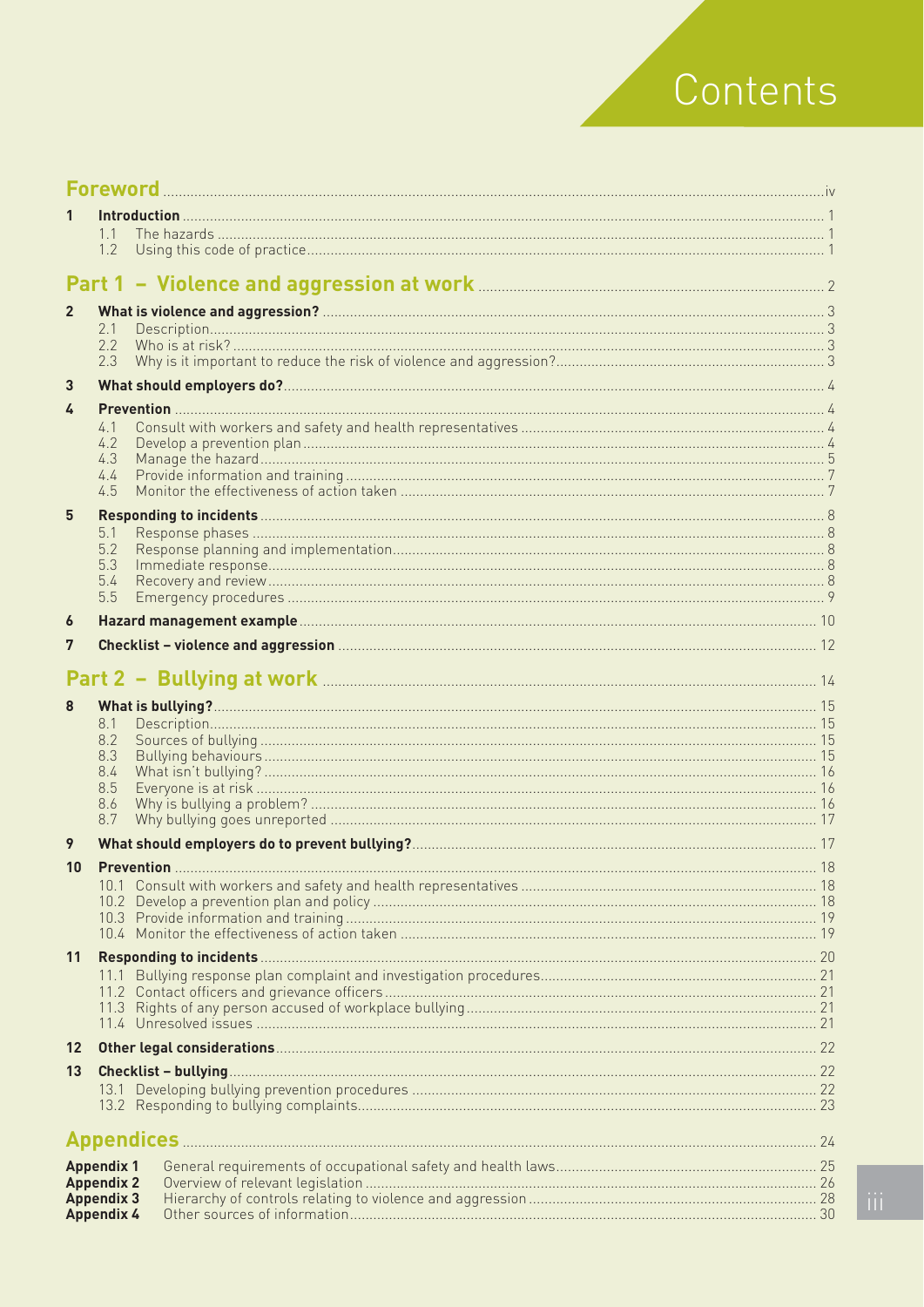# Foreword

### **Basis for code of practice**

This code of practice is adapted from *Violence, Aggression and Bullying at Work: a Code of Practice for Prevention and Management*, published by the Commission for Occupational Safety and Health in 2006, which is a revised and updated version of the Commission for Occupational Safety and Health's *Workplace Violence Code of Practice* (1999) and *Dealing with Workplace Bullying: a Guidance Note for Employers* (2003).

Representatives from employer organisations, unions and government, and people with knowledge and expertise in occupational safety and health undertook the revision of the Commission's publication, ensuring that the interests of all parties at the workplace were considered.

This code of practice is issued by Resources Safety under the *Mines Safety and Inspection Act 1994*, and has been endorsed by the Mining Industry Advisory Comittee and approved by the Minister for Employment Protection.

#### **Scope**

This code of practice provides guidance on meeting the requirements in the *Mines Safety and Inspection Act 1994* relating to the prevention and management of workplace violence, aggression and bullying.

It focuses on the general principles applying to the prevention and management of violence, aggression and bullying in the workplace. The intent is to provide practical guidance for workplaces where people may be exposed to various forms of workplace violence and aggression including physical assault, verbal abuse, threats, intimidation, harassment and bullying.

The guidance in this code of practice should be considered in conjunction with the general duties in the *Mines Safety and Inspection Act 1994.* A summary of the general duties is given in Appendix 1.

### **Who should use this code of practice?**

Everyone who has a duty to prevent, as far as practicable, hazards at workplaces should use this code. This includes employers, employees, self-employed people, safety and health representatives and safety and health committees.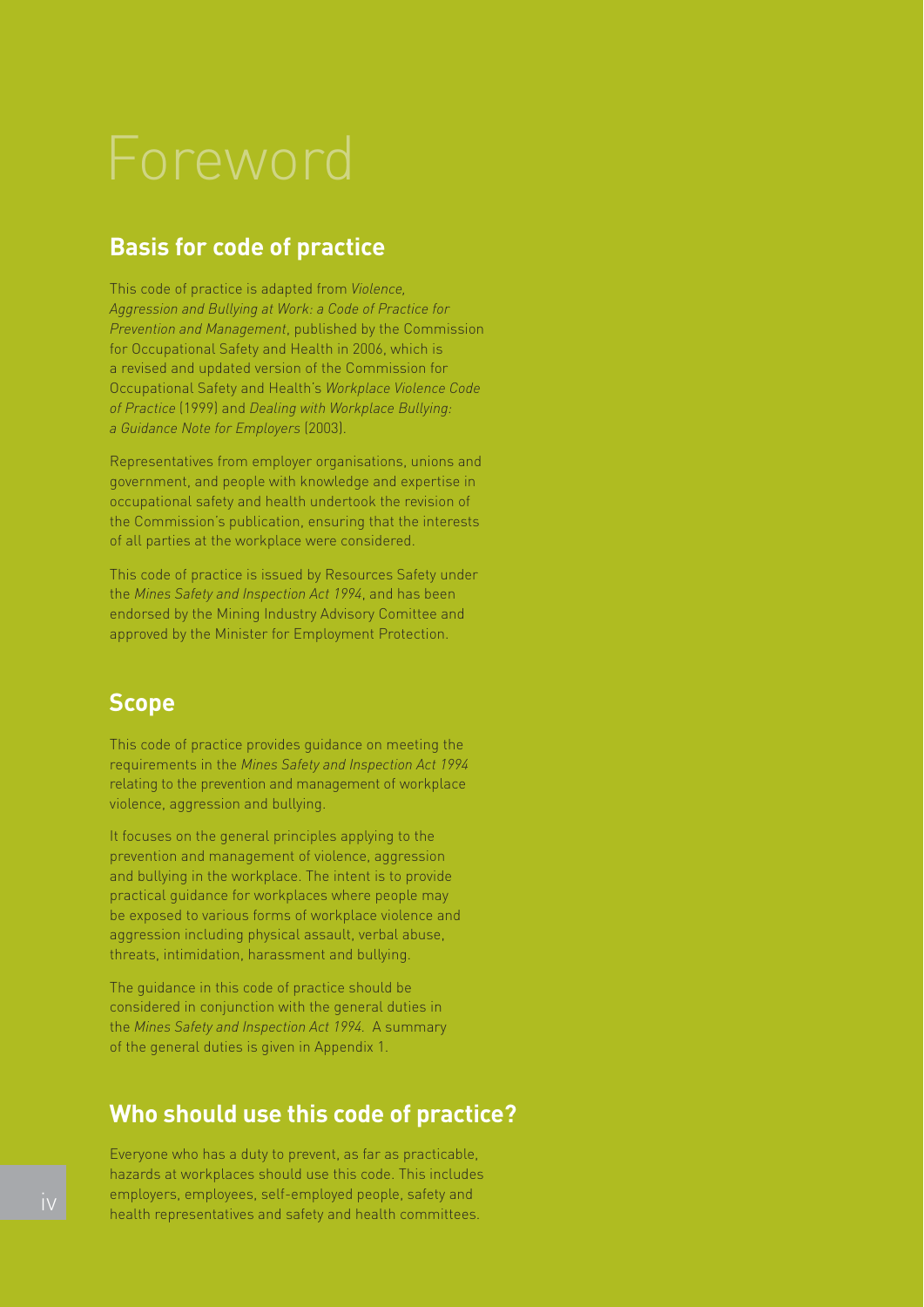## 1 Introduction

### **1.1 The hazards**

Violence, aggression and bullying are serious occupational safety and health issues. In Western Australia each year, on average over 600 workers' compensation claims for time off work arise from workplace violence and bullying. However, this figure is only the number of employees who have claimed workers' compensation. It is likely that many more incidents involving violence, aggression and bullying occur without being reported.

This code of practice is designed to help employers and employees identify and deal with violence, aggression and bullying in the workplace.

Workplace violence, aggression and bullying can be separated into three areas:

- **external:** perpetrated by someone from outside the organisation, such as during armed hold-ups;
- **client-initiated:** inflicted on workers by their customers or clients; and
- **internal:** occurs between workers within the same organisation.

As part of workplace hazard management, situations involving violence, aggression and bullying should be assessed for risks and steps taken to minimise the risk. This also applies to situations where the potential for these situations exists.

Employers should develop plans and policies in consultation with employees and other workers to manage and eliminate violence, aggression and bullying.

### **1.2 Using this code of practice**

**Part 1** deals with violence and aggression.

Workplace violence and aggression are actions or incidents that may physically or psychologically harm another person. Violence and aggression are present in situations where workers and other people are threatened, attacked or physically assaulted at work. Psychological aggression also falls under this definition.

This section includes information on hazard identification and risk assessment for incidents involving violence and aggression.

A checklist is provided that can be used to identify areas for improvement in the way your workplace manages violence and aggression.

#### **Part 2** deals with bullying.

Bullying at work can be defined as repeated, unreasonable or inappropriate behaviour directed towards a worker, or group of workers, that creates a risk to health and safety.

Guidance is provided for developing prevention strategies and responding to incidents.

The checklist provided can be used as a guide when developing bullying complaint procedures or dealing with a bullying incident.

The appendices outline the general requirements of occupational safety and health laws, summarise relevant legislation and provide other sources of information.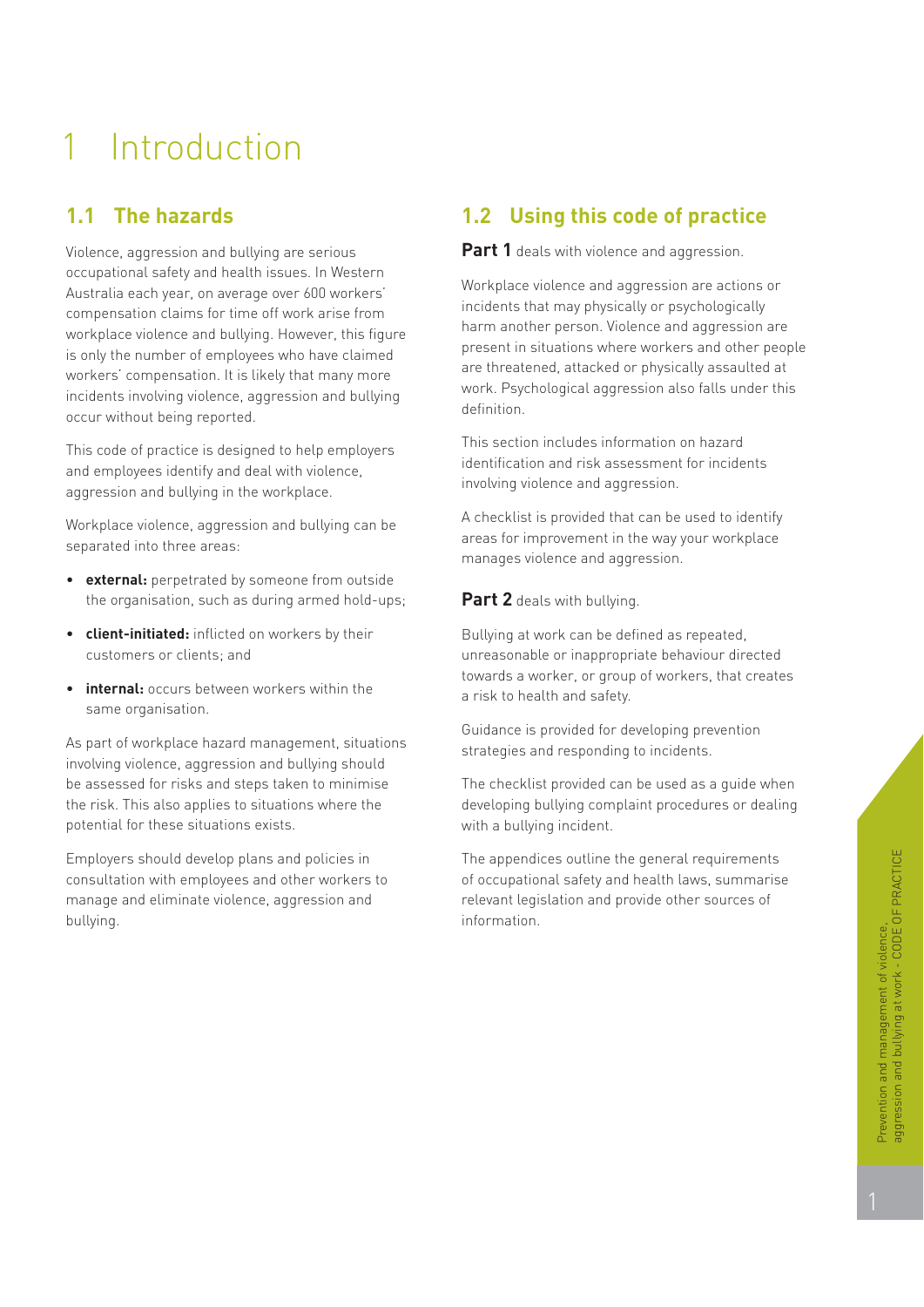# PART 1

# Violence and aggression at work

PREVENTION AND MANAGEMENT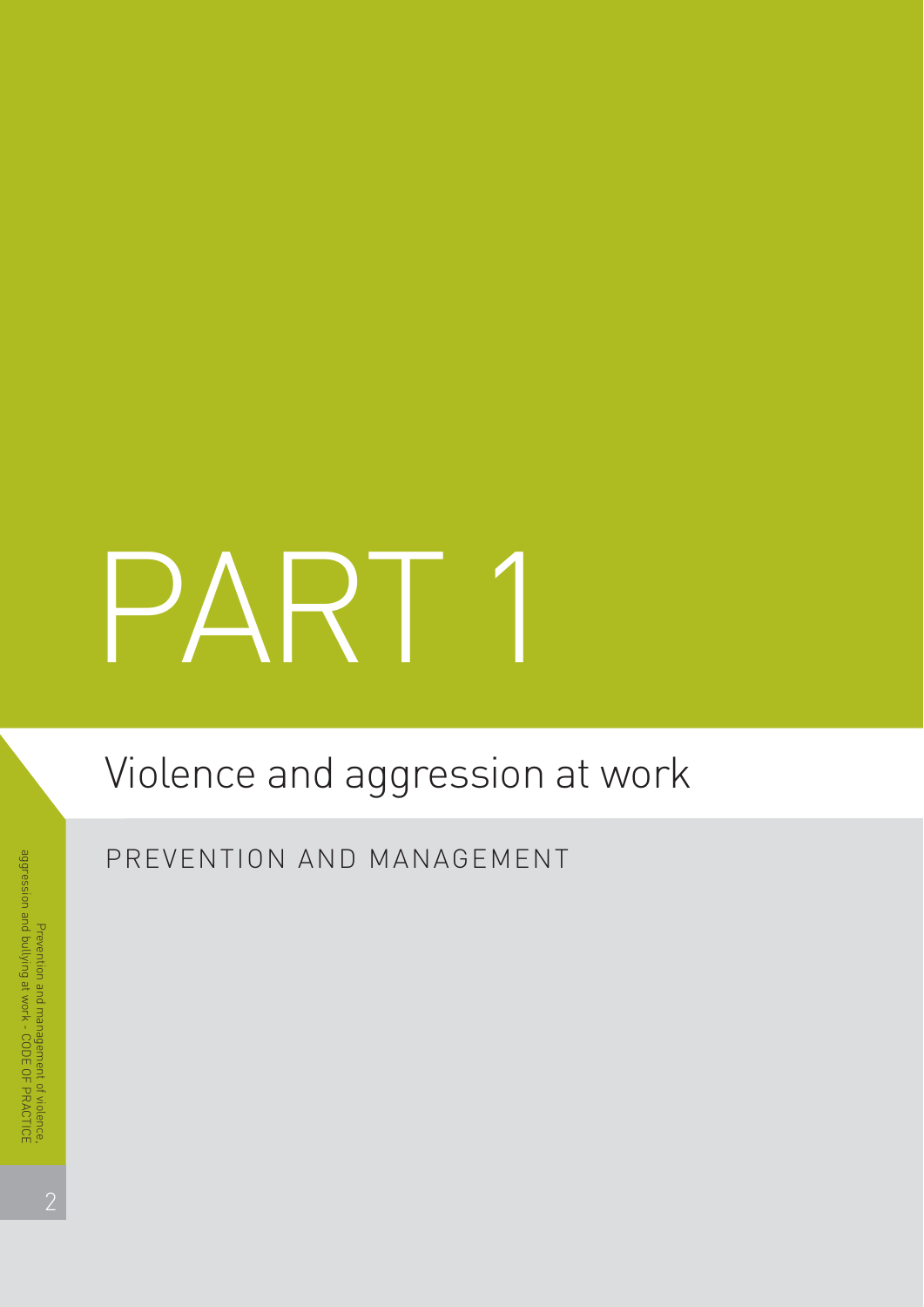## 2 What is violence and aggression?

### **2.1 Description**

Workplace violence and aggression are actions or incidents that may physically or psychologically harm another person. Violence and aggression are present in situations where workers and other people are threatened, attacked or physically assaulted at work.

Due to the effect on the safety and health of employees and others at the workplace, violence, and aggression are unlawful under the *Mines Safety and Inspection Act 1994* (the Act).

Violence or aggression in the workplace can be harmful to organisations as well as individuals, resulting in:

- reduced efficiency, productivity and profitability;
- increased absenteeism;
- increased staff turnover;
- $\bullet$  increased counselling and mediation costs;
- increased workers' compensation claims; or
- possible legal action.

### **2.2 Who is at risk?**

All workers and other people at workplaces are potentially at risk of experiencing some form of violence or aggression.

Internal violence can occur between staff members and may involve managers and supervisors or coworkers. People from different cultural backgrounds, people with different religious or political views, and apprentices or trainees may be particularly at risk.

New workers and those whose work involves servicing the mining industry are examples of workers at risk of external and client-initiated violence and aggression.

#### **2.3 Why is it important to reduce the risk of violence and aggression?**

Violence and aggression are workplace hazards. They may cause physical and psychological injury or harm and may result in permanent disability or death. There can also be considerable direct and indirect costs for the organisation, including lost productivity while people are not working, repairing property damage, and medical and legal expenses.

Employers have a responsibility to protect workers and other people in the workplace from situations that may cause injury or harm.

The Act contains general duties and responsibilities placed upon people to ensure their own safety at work, and that of others who are at the workplace or who might be injured by the work.

The Act should be read in conjunction with this code of practice. The general requirements of the Act are set out in Appendix 1. Appendix 2 overviews relevant legislation.

**Violent or aggressive behaviour can attract criminal charges. Violence can also be unlawful under State and Federal equal opportunity legislation.**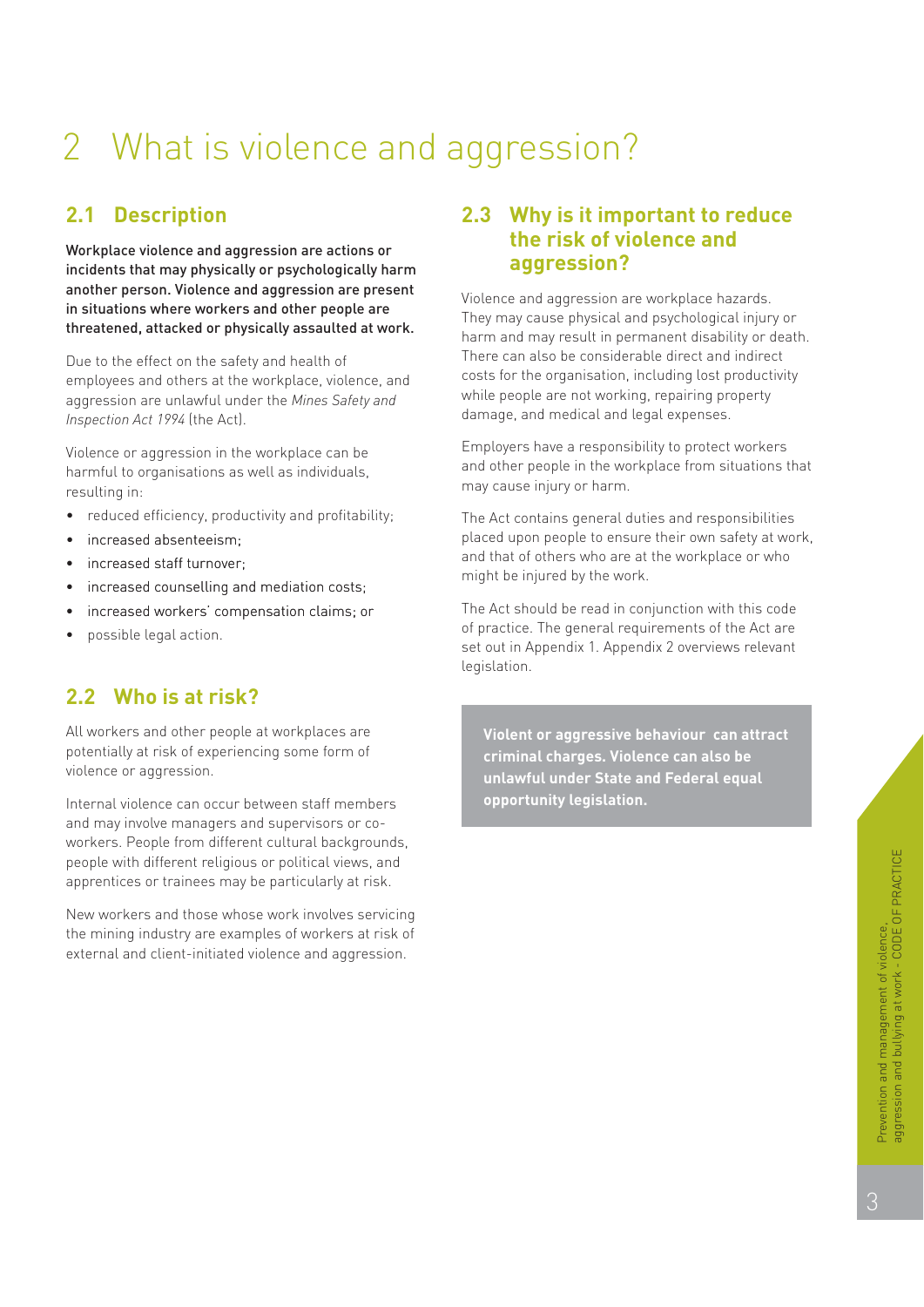## 3 What should employers do?

Because it can affect the safety and health of workers, and aggression. violence and aggression should be treated like any <br>
A preventative approach can be adopted towards<br>
other hazard.

Senior management should provide positive role in the sequally important to establish a systematic

violence and aggression in the workplace. However, models and strong leadership to address violence response to violence and aggression that does occur.

**Table 1** Action employers should take to prevent and respond to incidents involving violence and aggression

| <b>Prevention</b>                                   | <b>Responding to incidents</b> |
|-----------------------------------------------------|--------------------------------|
| Consult with workers and safety and representatives | Response planning              |
| Develop a prevention plan                           | Immediate response             |
| Manage the hazard                                   | Recovery and review            |
| Provide information and training                    | Emergency procedures           |
| Monitor effectiveness of action taken               |                                |

## 4 Prevention

#### **4.1 Consult with workers and safety and health representatives**

Discussion between employers, workers and their representatives is a key element in the successful implementation of violence and aggression prevention policies and programs.

The methods of consultation may vary from one workplace to another. Where safety and health representatives and/or safety and health committees exist in the workplace, they are a formal means to exchange information and ideas. A more informal approach can be employed where no formal structures exist. This may involve workplace meetings, surveys, and direct discussion with employees. It may also be necessary to consult with specialists in security or violence prevention.

More information can be found in the Commission for Occupational Safety and Health's guidance note on formal consultative processes at the workplace.

#### **4.2 Develop a prevention plan**

A violence and aggression prevention plan, developed by employers in consultation with workers and safety and health representatives, should aim to eliminate

any existing workplace violence and aggression and prevent it in the future.

The plan should include a violence and aggression prevention and management policy. The policy can be developed on its own, or may be included in an occupational safety and health policy. Workplace violence and aggression could also be addressed in the equal employment opportunity (EEO) policy or workplace behaviour policy.

**Workers should be aware of policies and the need to follow them in performing their jobs.**

The approach may vary but the following steps should be included in the prevention plan to ensure that the organisation systematically works through problems that may exist:

- consult with workers and safety and health representatives and committees;
- manage the hazard;
- provide procedures for responding to incidents;
- provide information and training; and
- monitor the effectiveness of action taken.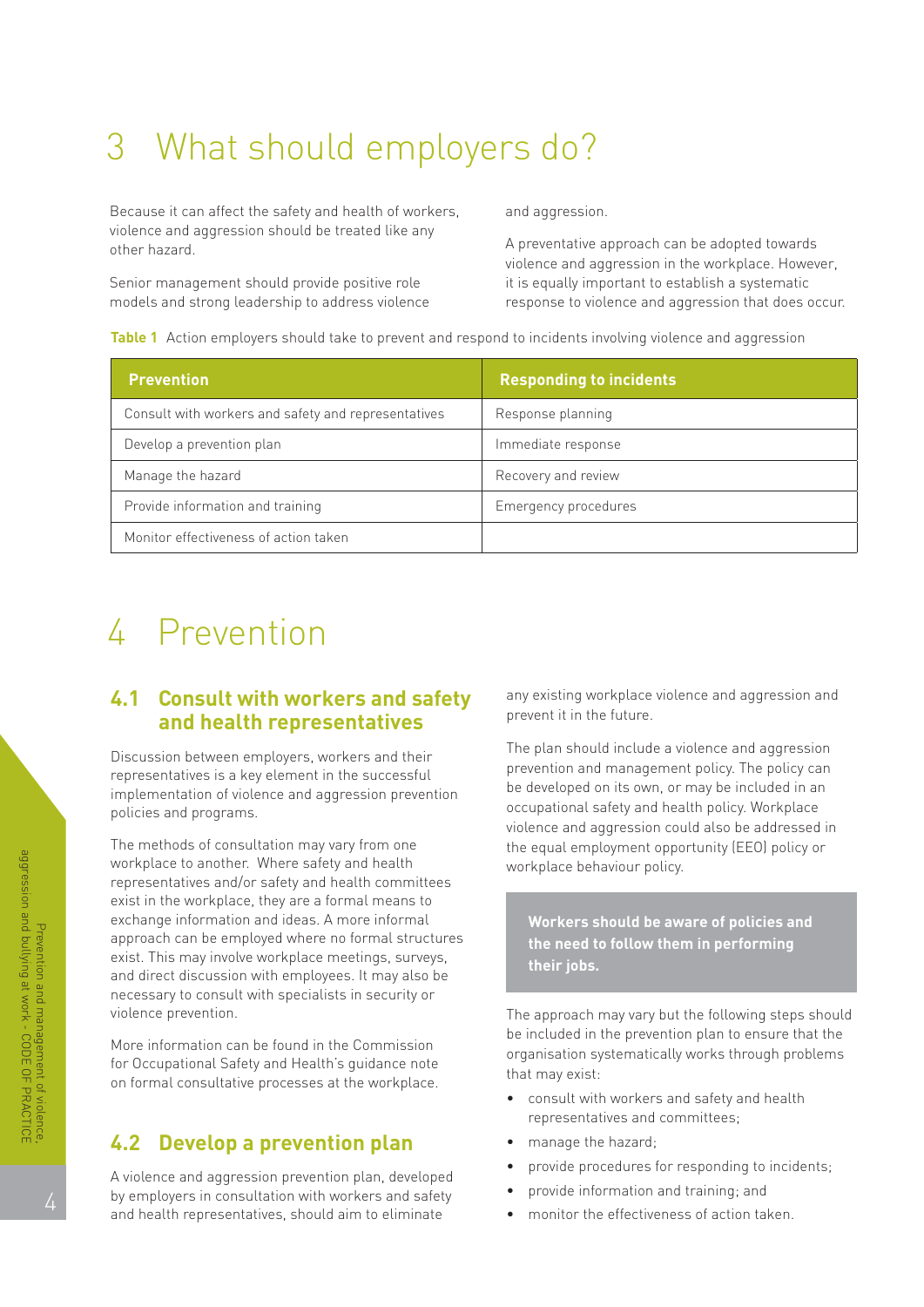## **4.3 Manage the hazard**

Employers have a duty to ensure, as far as practicable, that employees and other people at the workplace are not exposed to hazards. They can do this by identifying hazards and assessing and controlling risks.

More information can be found in the WorkSafe publication *The First Step — Managing Hazards in the Workplace* (2006)*.*

Figure 1 shows that hazard management is a continual process that does not end with the implementation of controls. The following sections describe each step.



**Figure 1** Hazard management

#### **Identify the hazard**

The first step in the hazard management process is to identify hazards. Employers should establish whether violence or aggression exists in their workplace or whether there is the potential for them to occur. The aim is to identify situations where workers and other people at the workplace may be physically or psychologically harmed by violent or aggressive behaviour.

There are a number of ways to identify potential situations that may cause an injury or harm. Choosing an appropriate process or procedure for identifying hazards will depend on the nature of the work environment and the specific hazards involved. Examples include:

- talk to people who have experience with workplace violence and aggression;
- encourage workers to communicate their feelings concerning workplace violence and aggression;
- conduct surveys (in confidence) ask about incidents that have caused discomfort and situations that had the potential to become more violent;
- establish an incident reporting system if there is not one already in place;
- review incidents, disputes and grievances;
- identify potential triggers for violence and aggression;
- check accident reports, injury records or client histories to find out about previous incidents;
- conduct workplace inspections;
- review working arrangements, e.g. working alone, contact with public, working after hours;
- review absenteeism and sick leave records; and
- if appropriate, seek advice from people with security knowledge.

A hazard identification worksheet may assist in identifying violence and aggression problems.

The example hazard identification worksheet in Section 6 shows how one hazard identification exercise can cover workers and other people who may be at a workplace. The example is a video store and the people involved are employees and customers. However, the same worksheet format could be used for any workplace.

A checklist is also provided to assist in identifying the potential for violence and aggression in the workplace.

#### **Assess the risk**

The second step in the hazard management process is to assess the risks of injury or harm occurring. The risk assessment is a way of prioritising the hazards to be addressed. This involves looking at the chance or likelihood of violence or aggression occurring and, if it does occur, the extent of any harm or injury (i.e. the consequences).

At this stage, it is necessary to make decisions about whether something should be done and if so, the type of action to be taken. If there is something obvious that can be done to fix a problem, it should be dealt with immediately, and the relevant people should be informed of any action taken.

To determine the level of risk, use the following steps:

- 1. Gather information about each identified hazard.
- 2. Work out the likelihood of injury or harm occurring — consider how many people are likely to be exposed to each hazard and for how long. Take into account different situations or conditions that may exist in the workplace and could increase risk.
- 3. Assess the consequences. Use the information you have gathered to assess the potential consequences of each hazard.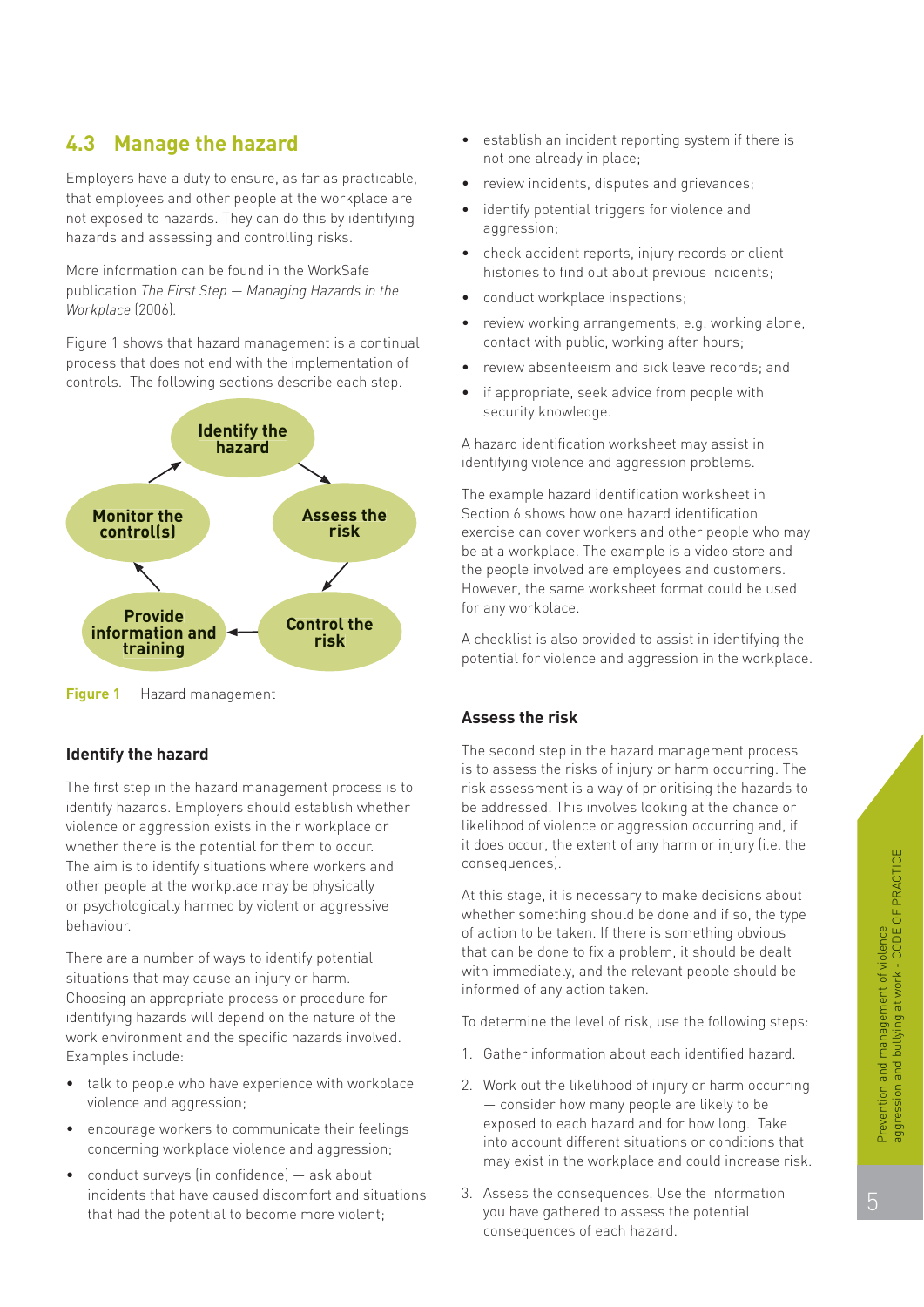#### **Table 2** Risk rating table

| <b>LIKELIHOOD</b>                                      |                                    |                                                            | Consequences of any injury or harm to health |                                         |
|--------------------------------------------------------|------------------------------------|------------------------------------------------------------|----------------------------------------------|-----------------------------------------|
| <b>OF INJURY</b><br><b>OR HARM TO</b><br><b>HEALTH</b> | Insignificant:<br>e.g. no injuries | <b>Moderate:</b><br>e.g. first aid or<br>medical treatment | Major:<br>e.g. extensive injuries            | <b>Catastrophic:</b><br>e.g. fatalities |
| <b>Very likely</b>                                     | High                               | Extreme                                                    | Extreme                                      | Extreme                                 |
| <b>Likely</b>                                          | Moderate                           | High                                                       | Extreme                                      | Extreme                                 |
| <b>Moderate</b>                                        | $-0W$                              | High                                                       | Extreme                                      | Extreme                                 |
| <b>Unlikely</b>                                        | $-0W$                              | Moderate                                                   | High                                         | Extreme                                 |
| <b>Highly unlikely (rare)</b>                          | LOW                                | Moderate                                                   | High                                         | High                                    |
|                                                        |                                    |                                                            |                                              | Extreme = immediate action              |

4. Rate the risk using the risk rating table in Table 2 to work out the level of risk associated with each hazard. This table is a generic model and can be used for all hazards, including violence or aggression. It shows how consequences and likelihood of injury are compared to derive the level of risk.

#### **Control the risk**

The third step is to implement control measures to eliminate or reduce the risk of a person being injured or harmed, and to ensure those measures are

monitored and reviewed on an ongoing basis.

This means taking action to prevent the injuries and psychological harm that may result from workplace violence or aggression.

There is a preferred order of control measures ranging from the most effective to the least effective in eliminating or reducing the risks of injury or harm. This is outlined in Table 3.

**A range of controls may be used together to reduce risk to an acceptable level.**

**Table 3** Preferred order of control measures to eliminate or reduce the risk of injury or harm. Refer to Appendix 3 for more information

| <b>Elimination</b> - removing the hazard or hazardous work practice from the workplace. This is the most effective<br>way to make the workplace safer. Always try to get rid of the hazard completely by changing the system of work.<br><b>Example:</b> Direct payment of money into an account to reduce the amount of cash on the premises.                                                                           | <b>Most</b><br>effective<br>control<br>measure |
|--------------------------------------------------------------------------------------------------------------------------------------------------------------------------------------------------------------------------------------------------------------------------------------------------------------------------------------------------------------------------------------------------------------------------|------------------------------------------------|
| <b>Substitution</b> - substituting or replacing a hazard or hazardous work practice with a less hazardous one.<br>If you cannot eliminate the hazard, try to replace the work process with something less hazardous.<br><b>Example:</b> Accepting non cash payments.                                                                                                                                                     |                                                |
| <b>Isolation</b> - isolating or separating the hazard or hazardous work practice from people involved in the work<br>or people in the general work area. Where appropriate, make changes to the workplace or to equipment to<br>reduce the risk of injury or harm.<br><b>Example:</b> Physical barriers or administrative procedures to protect staff.                                                                   |                                                |
| <b>Engineering control</b> - if the hazard cannot be eliminated, substituted or isolated, an engineering control is<br>the next preferred measure. Design the building or structure to provide for safe systems of work.<br><b>Example:</b> Install security or redesign waiting areas.                                                                                                                                  |                                                |
| Administrative control - make changes to the way work is organised to reduce the risk of injury or harm.<br>Example: Train staff in dealing with conflict, establish communication channels.                                                                                                                                                                                                                             |                                                |
| Personal protective equipment - personal protective equipment (PPE) should be used to provide<br>greater protection for the worker or as a temporary measure whilst other risk controls are being organised.<br>PPE should not be the only control as it is the least effective way of dealing with hazards. PPE should be used<br>in combination with other methods to reduce risk.<br><b>Example:</b> Personal alarms. | Least<br>effective<br>control<br>measure       |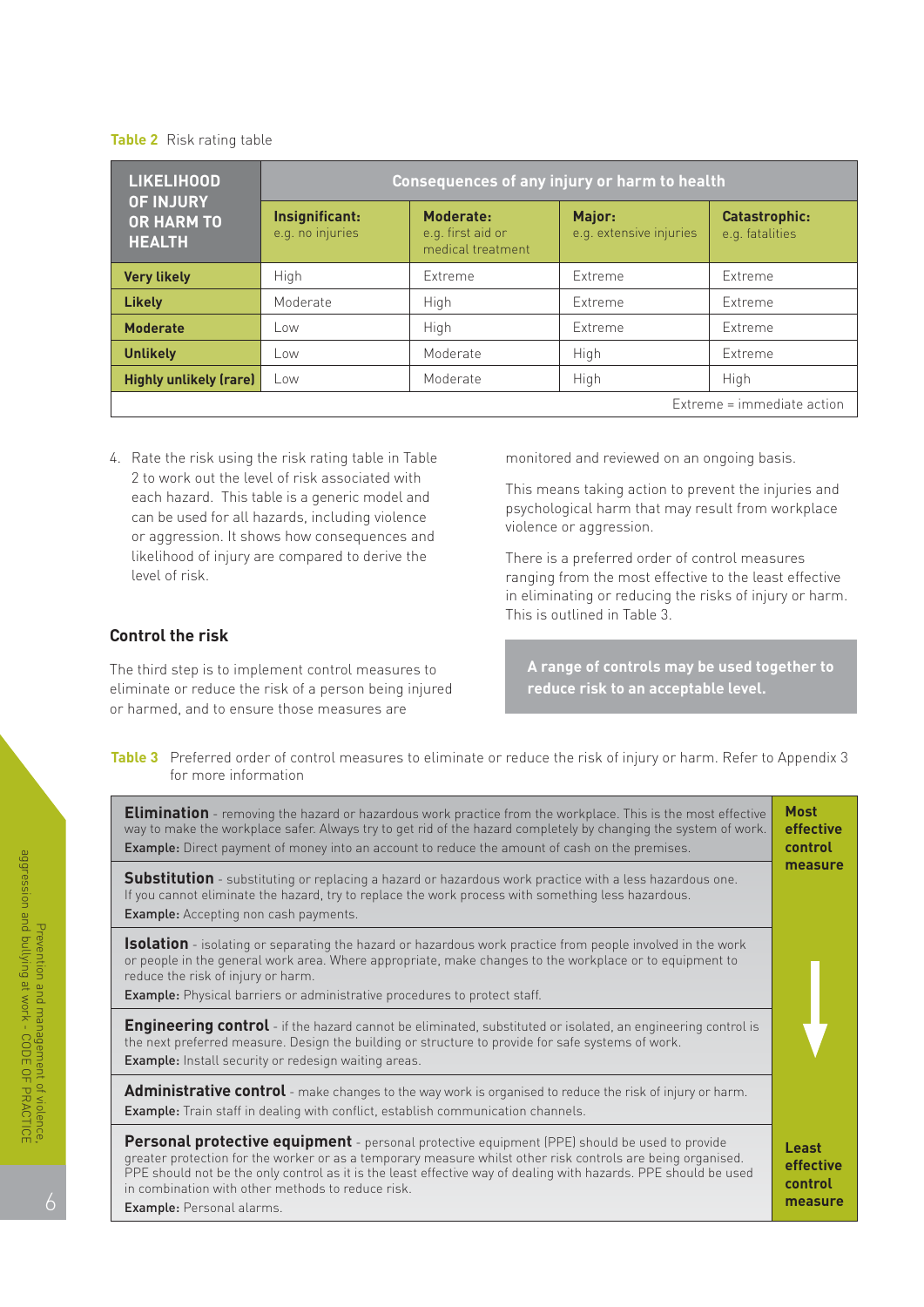#### **4.4 Provide information and training**

Employers, in collaboration with safety and health representatives where they exist in the workplace, should make information on workplace violence and aggression available to all workers, supervisors and managers. This information should also be included in induction training for new employees.

If necessary, information should be provided in languages other than English.

Information does not have to be technical or overly detailed — its main purpose is to raise awareness of the issues associated with workplace violence and aggression.

Training may be formal, informal or on the job.

Workers should be trained to follow the safety procedures that are in place to reduce the risk of workplace violence and aggression. Training is essential if each job is to be done safely, taking into account the duties and functions of each worker so they are provided with the necessary skills and knowledge to work safely.

There may be times when workers will have to assess the level of risk in a particular situation and choose the most appropriate procedure. Training should equip workers with the ability to make reasonable decisions in the circumstances and to balance the actions needed to maintain their own safety and the safety of others who may be in their care.

It is not sufficient to train workers in how to behave if a violent incident occurs and hope the workers apply it when they return to their workplaces. The training should be evaluated to ensure workers have acquired the skills they need to work safely.

Supervisory and management personnel should receive appropriate training so that supervision can be provided on the job to reinforce the new skills learned in the training courses and to ensure each worker continues to put them into practice. Managers and supervisors should analyse reported incidents to work out whether additional training or information should be provided to workers.

#### **Information to staff could include:**

- the nature and causes of workplace violence and aggression in their organisation or industry sector, including potential triggers;
- suggested measures to prevent such problems occurring, and best practices for their reduction and elimination;
- gender, cultural diversity and discrimination issues;
- the laws and regulations covering violence and aggression, both specifically and generally;
- how to raise concerns and how they will be addressed; and
- the services available to assist victims of workplace violence and aggression.

#### **4.5 Monitor the effectiveness of action taken**

The violence prevention plan and hazard management procedures should be regularly evaluated to ensure that they remain appropriate and actually prevent violence and aggression at the workplace. Monitoring and evaluation should be carried out in consultation with employees and their representatives.

Workplaces are usually constantly changing environments with new hazards being introduced. Hazard management should be conducted as an ongoing process, using information gained from reviews.

Once the prevention plans are established they should be periodically reviewed, either to specifically monitor violence and aggression, or as part of the overall process of reviewing safety management and risk assessments.

There should also be ongoing analysis of reported incidents to work out whether additional measures such as training or information should be provided to workers.

Appendix 4 lists further sources of information.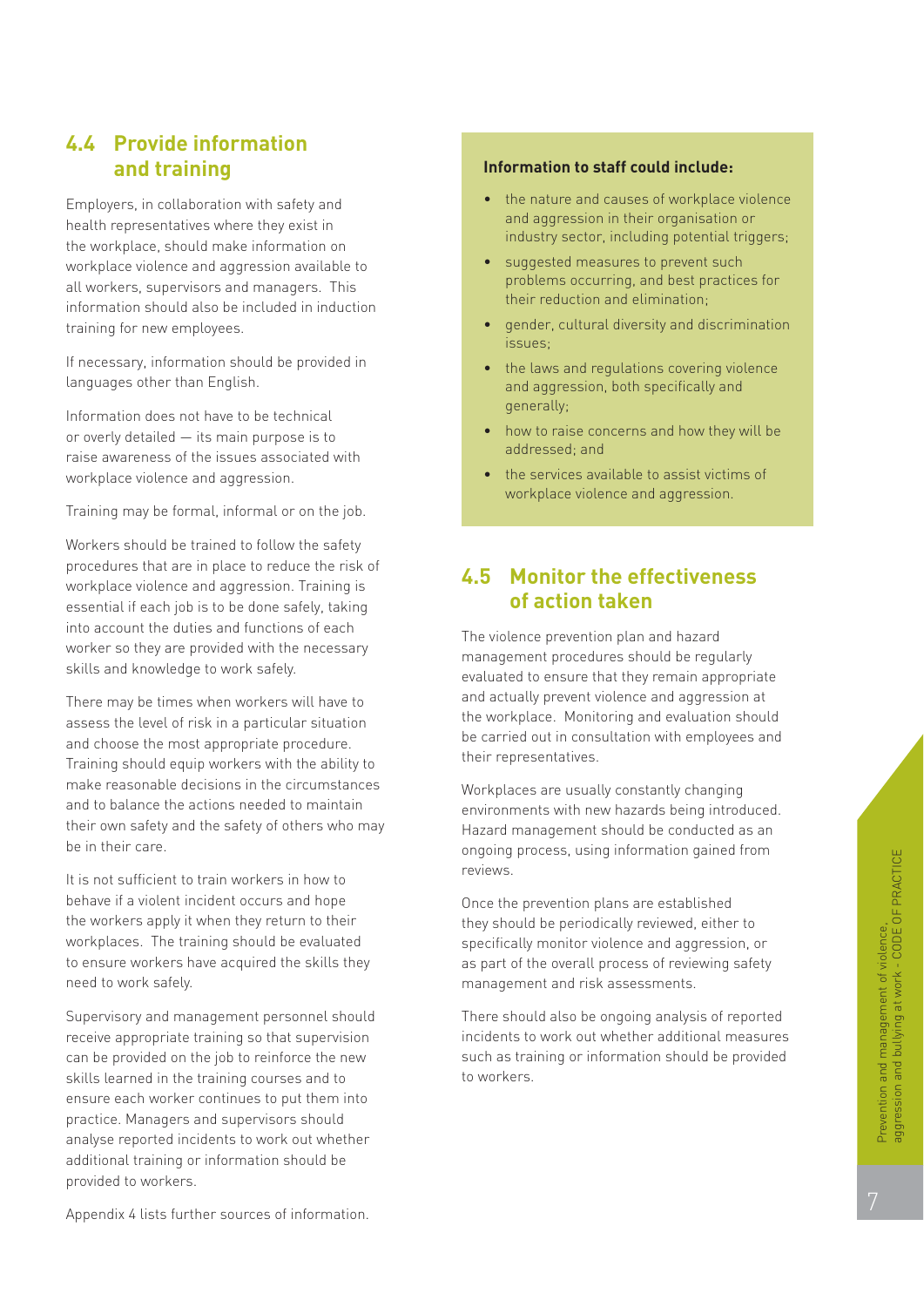## 5 Responding to incidents

#### **5.1 Response phases**

The management of workplace violence and aggression can be separated into three phases — before, during and after — as outlined in Table 4.

#### **5.2 Response planning and implementation**

A systematic approach is needed to establish safe systems of work so workplace violence and aggression is well controlled if it occurs. Preventing violence and aggression in the workplace is the best way of ensuring workers and others at the workplace are not harmed. However, it may not be possible to completely eliminate or reduce risk associated with all situations where violence and aggression could occur.

When aggression or a violent incident occurs in a workplace, ideally the planning should result in a well-coordinated response, with agreed procedures followed in accordance with the training provided. The response plan should also include reporting and investigation procedures.

#### **5.3 Immediate response**

Individual reactions to workplace violence and aggression can continue for a long time after the incident. If the incident and workers' reactions are not actively managed, the impact of the incident on the organisation and the individual can be more damaging. It is essential that there are procedures to be followed for an effective immediate response that controls and defuses the situation.

When violent incidents occur, workers should know who has the authority to take charge of the situation. That person should have had training in how to coordinate the response, including taking care of workers who may be injured, in shock or affected by the incident in other ways.

The main focus of worker assistance is to provide immediate psychological first-aid and support. General arrangements, such as allocating a safe place to retreat to, controlling media access to workers, providing communication with families and arranging transport home are also important to relieve the immediate pressure on workers.

Assistance should be available as part of the immediate response and the recovery phase of violent or aggressive incidents to minimise the effects of trauma. While support services should be available to people who are affected by workplace violence or aggression, people vary in the way they react to certain situations and may not require these services.

**Physical assault or the threat of physical harm of any form is a criminal act. If a criminal act has been committed, the only appropriate response is a direct complaint to the police.**

#### **5.4 Recovery and review**

The recovery phase deals with returning the workplace to normal operations after the immediate impact of the violent incident has passed.

At this point;

- the workplace should have been made safe;
- first aid and medical assistance arranged as necessary;
- immediate support provided for affected workers; and
- the situation should be under control.

In this phase, plans previously agreed should be implemented as quickly and efficiently as possible to reduce the risk of long-term problems. Actions during the recovery phase may include:

- providing clear information to all workers about the action that will be taken;
- providing ongoing psychological first-aid and support services for workers and their families;
- allowing workers time to recover and manage early return to work (where possible) as part of the recovery process;
- providing advice on reporting and workers compensation arrangements as appropriate;
- investigating the incident and review safety management to reduce the risk of injury or harm in the future; and
- ensuring reporting and investigation procedures are carried out in consultation with safety and health representatives.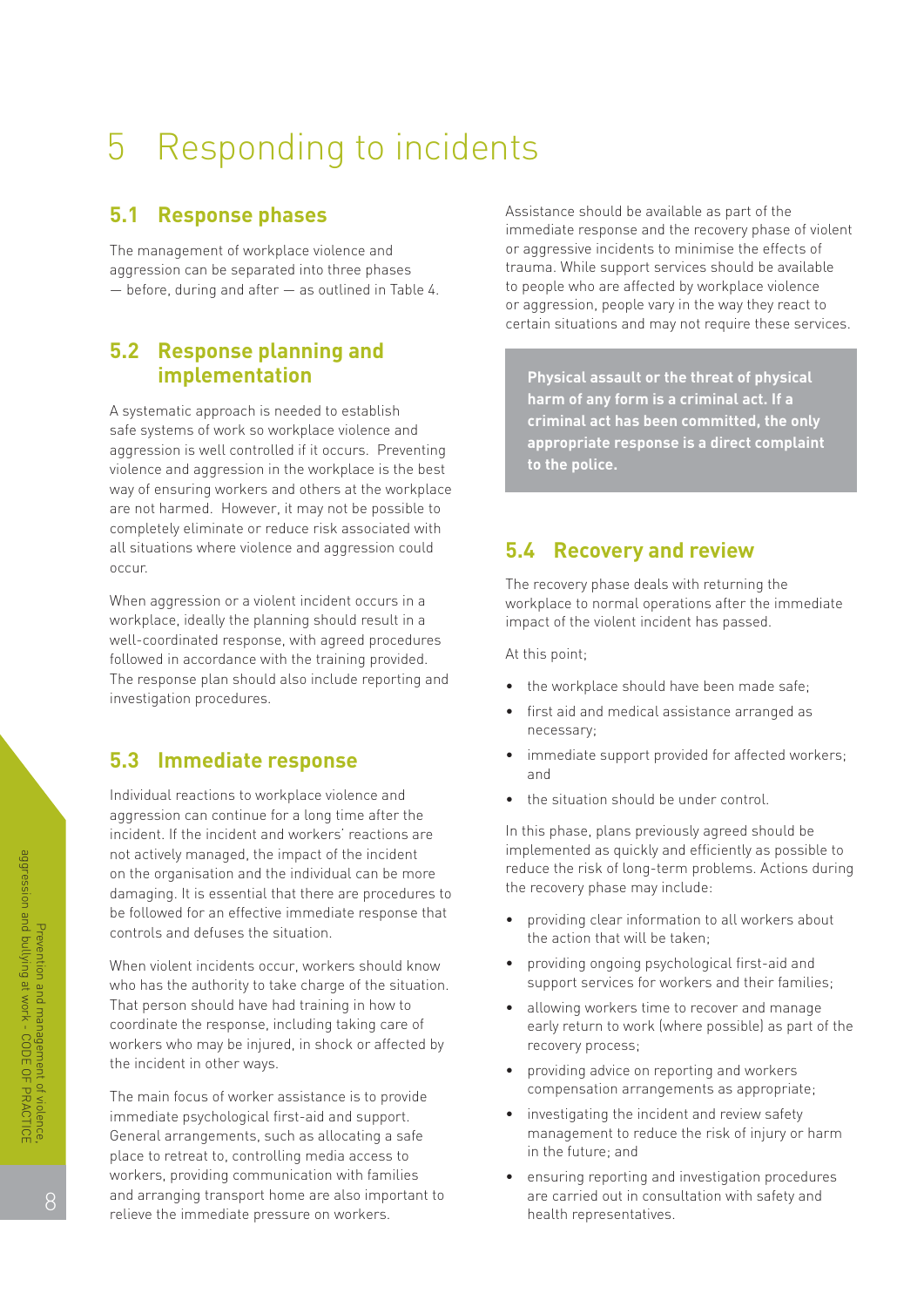#### **Table 4** Responding to incidents

| <b>BEFORE</b> | <b>Planning and implementation</b> | • Plan to eliminate or reduce the impact of workplace violence<br>• Introduce measures to reduce risk |
|---------------|------------------------------------|-------------------------------------------------------------------------------------------------------|
|               |                                    |                                                                                                       |
| <b>DURING</b> | <b>Immediate response</b>          | • Follow the plans and procedures that are in place                                                   |
|               |                                    | • Take action to contain violent incidents                                                            |
| <b>AFTER</b>  | <b>Recovery and review</b>         | • Restart the work processes                                                                          |
|               |                                    | • Return things to normal as soon as possible                                                         |
|               |                                    | • Provide support and counselling to workers to minimise the<br>impact of the incident                |
|               |                                    | • Review violent or aggressive incidents to identify areas in<br>need of improvement                  |

#### **5.5 Emergency procedures**

An emergency management system should be in place. The management of an incident that results in workplace violence and aggression should be a part of a response system set up to deal with emergencies of all kinds.

Emergency planning should aim to:

• reduce the level of risk to lives, property and the environment;

- control any incident and reduce its impact on the workplace;
- provide information on emergency procedures; and
- provide induction and training in the emergency procedures.

Set up effective communication systems to be used in an emergency. This is especially important for people who work alone and those requiring rapid assistance.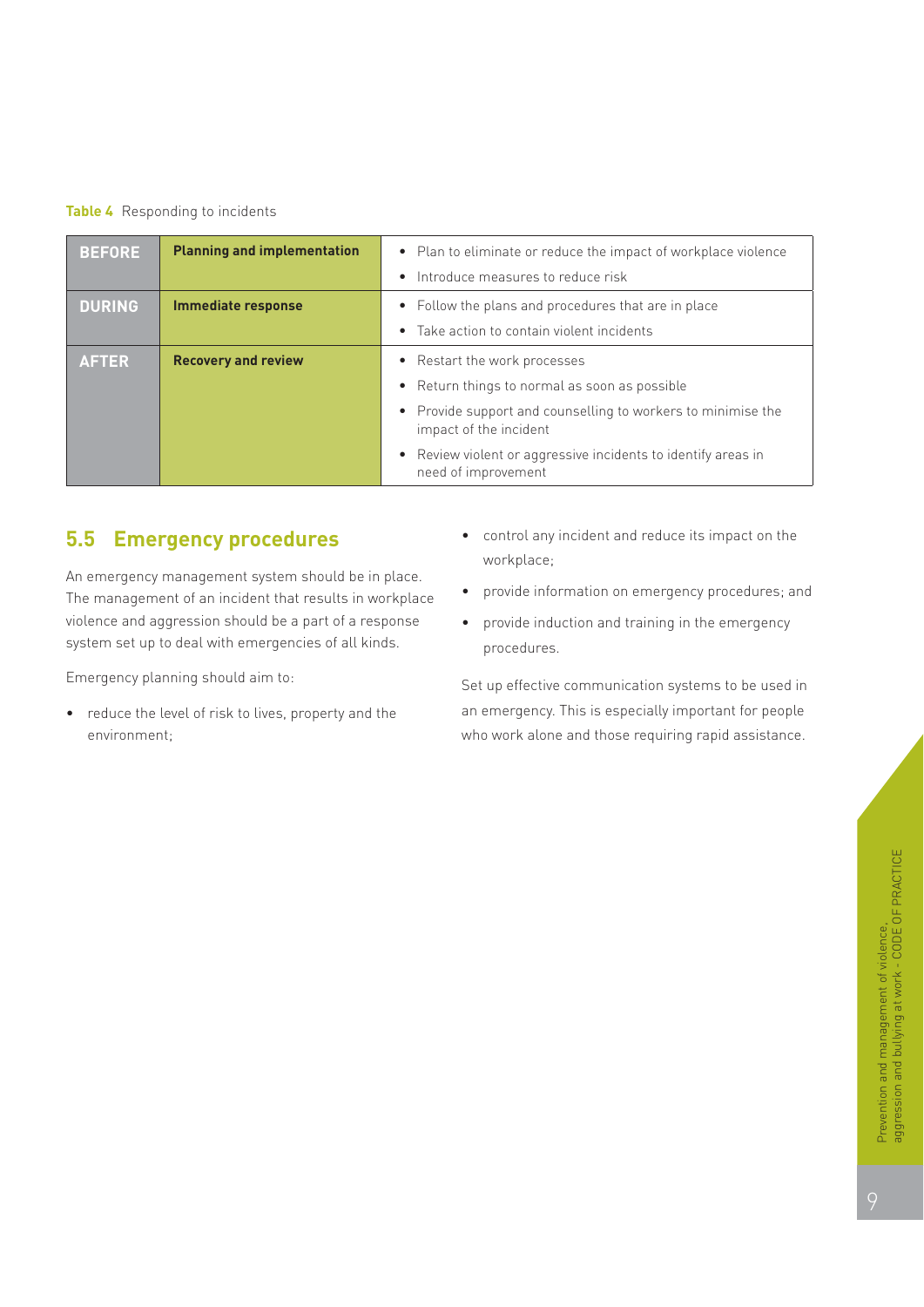10

|   | ì                     |
|---|-----------------------|
|   |                       |
|   |                       |
|   | ı<br>I<br>Þ           |
|   | ŧ<br>I<br>I<br>h<br>١ |
|   | ı.                    |
|   | R<br>I<br>Þ<br>ĥ<br>h |
|   | I<br>Þ<br>h           |
|   | I<br>í                |
|   | h<br>d                |
|   | ļ.<br>۰<br>I<br>j     |
|   | н<br>١<br>۰           |
|   | I                     |
|   | Í                     |
| I | ×                     |
|   | I                     |
|   |                       |
|   |                       |
|   | 1<br>⋍                |
|   | ŀ                     |
|   | I                     |
|   |                       |
|   | $\sim$                |
|   |                       |
|   |                       |
|   |                       |
|   |                       |
|   | I<br>ı                |
|   | ì                     |
|   | l                     |
|   | I                     |
|   |                       |
|   | Ì                     |
|   | í<br>I                |

|           | HAZARD IDENTIFICATION AND RISK ASSESSMENT                            |                                                                                                                                       |                                                       |                                      |                                                                                                                                               |                                                                                 |
|-----------|----------------------------------------------------------------------|---------------------------------------------------------------------------------------------------------------------------------------|-------------------------------------------------------|--------------------------------------|-----------------------------------------------------------------------------------------------------------------------------------------------|---------------------------------------------------------------------------------|
|           | be required, depending on the circumstances of individual workplaces |                                                                                                                                       |                                                       |                                      | NOTE: this is an example only and may not address all the hazards for these work activities at a specific site. A combination of controls may |                                                                                 |
|           | Name of organisation: Late Night Video Store                         |                                                                                                                                       | Information collected by: Joe Smith -                 |                                      | Staff Supervisor                                                                                                                              | <b>Date:</b> 2 April 2006                                                       |
|           | Task and location                                                    | Hazards                                                                                                                               | People affected                                       | How often                            | Comments                                                                                                                                      | assessment complete,<br>(record when risk<br>refer to Table 2)<br>Level of risk |
|           | Handling cash at the<br>counter                                      | Robbery                                                                                                                               | customers who may<br>All workers and<br>be there      | All times                            | Check cash handling<br>and alert procedures                                                                                                   | Extreme                                                                         |
| 2         | Serving customers<br>at front counter                                | customers nearby<br>abused and suffer<br>$\sum_{i=1}^{n}$<br>physical violence<br>from customers<br>maybe verbally<br>Counter staff a | customers who may<br>All employees and<br>be there    | All times                            |                                                                                                                                               | Extreme                                                                         |
| S         | customers from pub<br>Handling drunken<br>next door                  | Verbal abuse and<br>physical violence<br>from customers                                                                               | As above                                              | Sometimes around<br>pub closing time |                                                                                                                                               | High                                                                            |
| Si        | Maintaining rosters<br>customer service<br>and managing<br>staff     | pressure on staff and<br>irritated customers<br>too slow resulting<br>Customer service<br>in unreasonable                             | customers waiting<br>Counter staff and<br>for service | Peak times                           | Need to move staff to<br>front counter when a<br>worker is off sick                                                                           | High                                                                            |
| <u>LO</u> | One person rostered<br>at night                                      | Robbery                                                                                                                               | Night shift workers                                   | After dark                           |                                                                                                                                               | Extreme                                                                         |
| $\bullet$ | Handling cash in the<br>office                                       | Robbery                                                                                                                               | As above                                              | Especially in quiet<br>times         | Need to review<br>procedures                                                                                                                  | Extreme                                                                         |
| B         | Shoplifting                                                          | offenders are caught<br>Physical violence if<br>in the act                                                                            | apprehends offender<br>Worker who                     | At irregular times                   |                                                                                                                                               | Extreme                                                                         |
|           | This form covers all workers and customers                           |                                                                                                                                       | who may be affected by work in the video store.       |                                      |                                                                                                                                               |                                                                                 |

## 6 Hazard management example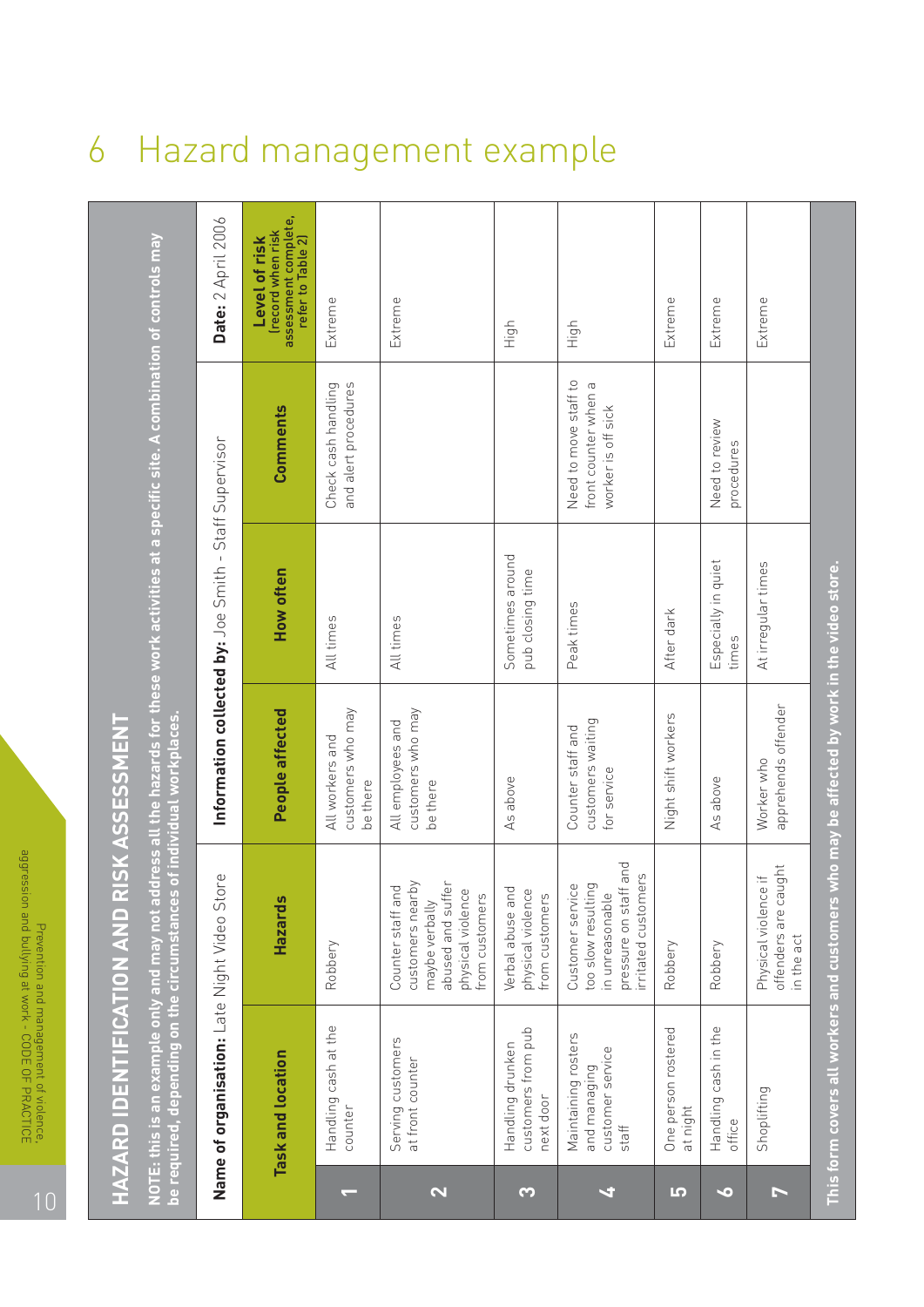|                                            | <b>CONTROLLING THE RISK</b> The following risk                                   |                                                                | profile summarises the risk assessment and controls for the hazard 'handling cash at the counter'.                               |                                            |                           |                                     |
|--------------------------------------------|----------------------------------------------------------------------------------|----------------------------------------------------------------|----------------------------------------------------------------------------------------------------------------------------------|--------------------------------------------|---------------------------|-------------------------------------|
|                                            | Location: Late Night Video Store - North Perth branch                            |                                                                | Prepared by: Mr Brown                                                                                                            | Position: Manager                          | Date prepared: 24/06/06   |                                     |
| Task #: 1, Handling cash at<br>the counter |                                                                                  | Hazard: Robbery                                                | Risk level: Extreme                                                                                                              | Task frequency:<br>Very frequently         | in attempts to steal cash | <b>Comment:</b> Weapons may be used |
| Preferred order                            |                                                                                  | <b>Risk control</b>                                            |                                                                                                                                  | Person responsible                         |                           | Completion                          |
| of controls                                |                                                                                  | What can be done                                               | to make the job safe?                                                                                                            | Who makes sure it<br>happens?              | <b>Date</b>               | Sign off                            |
| Elimination                                |                                                                                  | Do not handle cash - use EFTPOS, credit cards or 'store cards' |                                                                                                                                  | Don Brown (Manager)                        |                           |                                     |
| Substitution                               | n/a                                                                              |                                                                |                                                                                                                                  |                                            |                           |                                     |
| Isolation                                  |                                                                                  | Install screens or barriers, such as anti-jump guards          |                                                                                                                                  | Don Brown (Manager)                        |                           |                                     |
|                                            | Raise counter height to make jumping                                             |                                                                | between staff and customers by placing confectionery stands in front of the counter<br>over more difficult and increase distance | Don Brown (Manager)                        |                           |                                     |
|                                            |                                                                                  | Install two sets of electronic doors controlled by staff       |                                                                                                                                  | Don Brown (Manager)                        |                           |                                     |
| Engineering                                | external lighting, other buildings etc.                                          |                                                                | Consider the location of the shop in relation to surrounds and factors such as                                                   | Don Brown (Manager)                        |                           |                                     |
|                                            | Lay out shop so staff can see out into<br>from outside; e.g. raise work area for | staff                                                          | car park and staff can easily be seen                                                                                            | Don Brown (Manager)                        |                           |                                     |
|                                            | Fit closed-circuit TV cameras                                                    |                                                                |                                                                                                                                  | Don Brown (Manager)                        |                           |                                     |
|                                            |                                                                                  |                                                                | Restrict straight through' access by customers; e.g. using planters, displays                                                    | Don Brown (Manager)                        |                           |                                     |
|                                            | Use time-delay drop safes                                                        |                                                                |                                                                                                                                  | Don Brown (Manager)                        |                           |                                     |
| Administration                             | necessary                                                                        |                                                                | Watch for and report all suspicious circumstances for further action as                                                          | Joe Smith (Supervisor)                     |                           |                                     |
|                                            | Employ security staff to visit branches<br>consciousness and offer advice        |                                                                | at regular intervals to gauge security                                                                                           | Don Brown (Manager)                        |                           |                                     |
|                                            | officer                                                                          |                                                                | Appoint a staff member to maintain liaison with the local crime prevention                                                       | Joe Smith (Supervisor)<br>and staff member |                           |                                     |
|                                            |                                                                                  | Train staff in procedures to be followed if a robbery occurs   |                                                                                                                                  | Joe Smith (Supervisor)                     |                           |                                     |
| Personal protective<br>equipment (PPE)     | PPE not appropriate for video store staff                                        |                                                                |                                                                                                                                  |                                            |                           |                                     |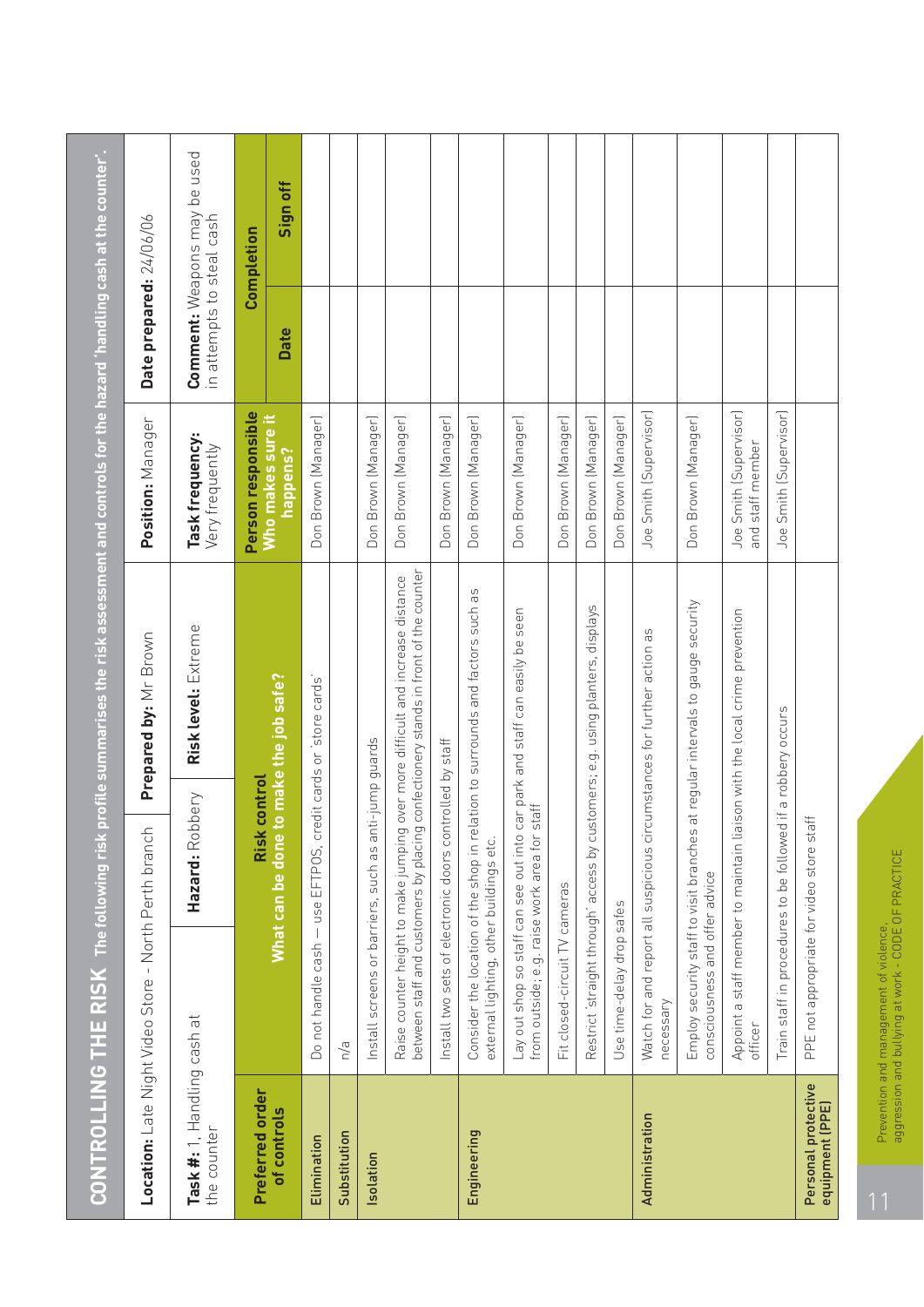## 7 Checklist — violence and aggression

This checklist can be used to find problem areas in the answers you have in sections 3-7, the higher the risk way your workplace manages violence and aggression. of violence and aggression. You may need to adapt this<br>The more 'ves' answers vou have in Section 2 and 'no' checklist to your workplace. The more 'yes' answers you have in Section 2 and 'no'

| 1. THE WORKPLACE (Each YES answer indicates a risk of violence)                |          |
|--------------------------------------------------------------------------------|----------|
| Are money/valuables/drugs kept at the workplace?                               | YES / NO |
| Has violence or aggression been an issue in the past?                          | YES / NO |
| Are people affected by alcohol or other drugs?                                 | YES / NO |
| Are customers likely to be angry or disgruntled?                               | YES / NO |
| Are there any other obvious reasons why workers or clients may become violent? | YES / NO |
| 2. WORKERS (Each YES answer indicates a risk of violence)                      |          |
| Do staff work alone or at night?                                               | YES / NO |
| Do inexperienced staff deal with customers?                                    | YES / NO |
| 3. IDENTIFY, ASSESS AND CONTROL (Each NO answer indicates a risk of violence)  |          |
| Are all workplace violence reports analysed?                                   | YES / NO |
| Are workers asked about risk of violence                                       | YES / NO |
| Are potentially violent people identified?                                     | YES / NO |
| Are causes of potential violence identified?                                   | YES / NO |
|                                                                                |          |
| Have risks of injury or harm been assessed?                                    | YES / NO |
| Are there controls for averting violence?                                      | YES / NO |
| Have they been used successfully?                                              | YES / NO |
| Are workers consulted when developing the controls?                            | YES / NO |

| 4. CONSULTATION AND CO-OPERATION (Each NO answer indicates a risk of violence) |          |  |  |  |
|--------------------------------------------------------------------------------|----------|--|--|--|
| Is there a forum for violence and aggression to be discussed?                  | YES / NO |  |  |  |
| Does the safety and health representative check hazards?                       | YES / NO |  |  |  |
| Is there a procedure for reporting incidents?                                  | YES / NO |  |  |  |
| Are all changes discussed with workers?                                        |          |  |  |  |
| Are workers consulted?                                                         |          |  |  |  |
| 5. VIOLENCE PREVENTION PLAN (Each NO answer indicates a risk of violence)      |          |  |  |  |
| Does your workplace have a violence prevention plan?                           | YES / NO |  |  |  |

Was it drawn up in consultation with workers? Yes / NO Does it cover identification, assessment and control? The control of the control of the VES / NO

Prevention and management of violence,

OF

PRACTICE

aggression and bullying at work - CODE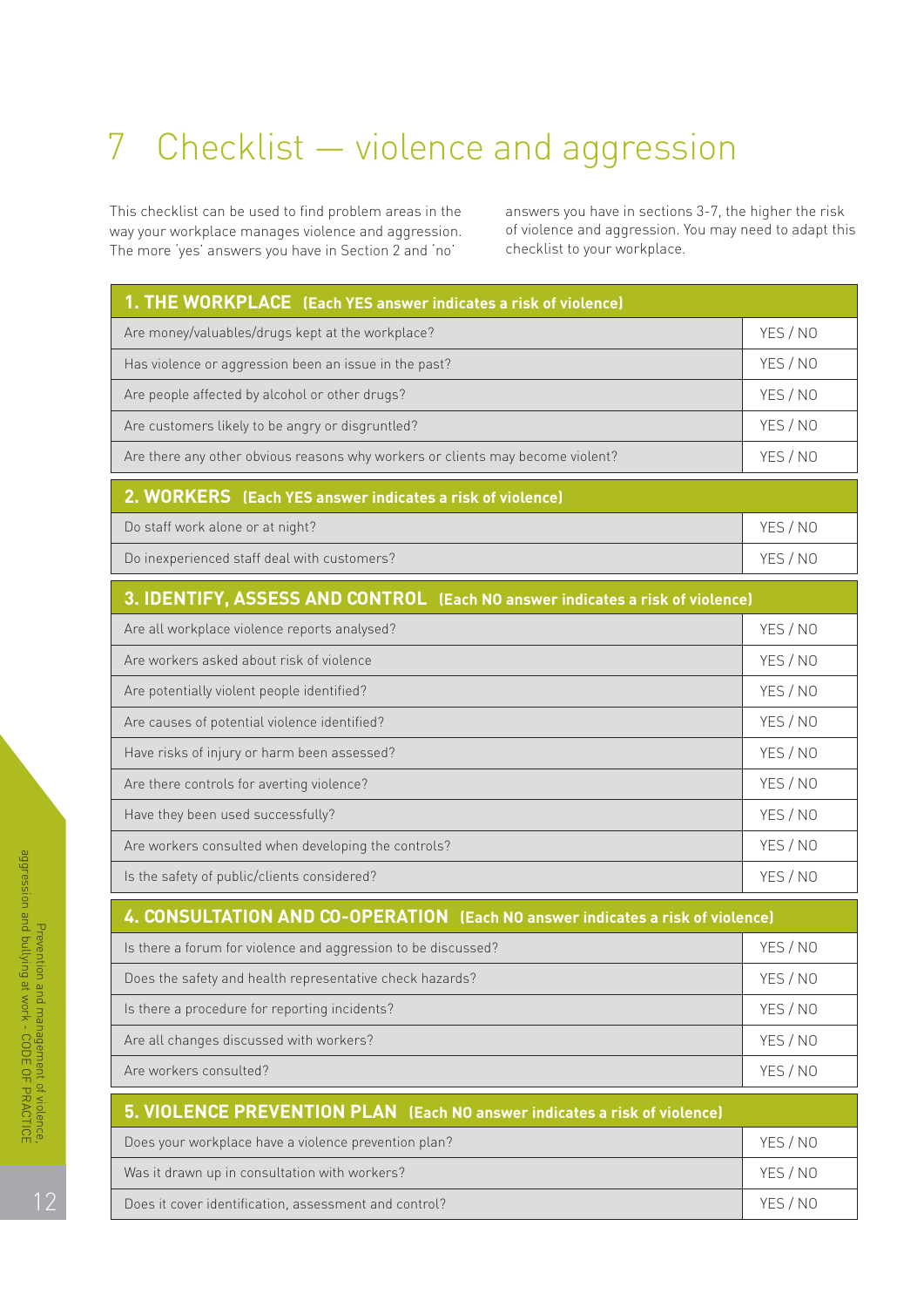| Does it cover induction and training?                                                                     | YES / NO |
|-----------------------------------------------------------------------------------------------------------|----------|
| Does it set safe procedures for hazardous tasks?                                                          | YES / NO |
| Is there a security system in the workplace?                                                              | YES / NO |
| 6. VIOLENCE RESPONSE PLAN (Each NO answer indicates a risk of violence)                                   |          |
| Does your workplace have a violence response plan?                                                        | YES / NO |
| Does it include first aid and medical support?                                                            | YES / NO |
| Does it include backup from police and emergency services?                                                | YES / NO |
| Does it include prompt de-briefing and counselling?                                                       | YES / NO |
| Is an employee assistance service provided?                                                               | YES / NO |
| Is the plan reviewed after each violent situation?                                                        | YES / NO |
| 7. TRAINING AND INFORMATION (Each NO answer indicates a risk of violence)                                 |          |
| Have staff been provided with relevant information about violence and aggression?                         | YES / NO |
| Have staff been trained to recognise and avoid potential violence, and defuse violence and<br>aggression? | YES / NO |
| Do staff have interpersonal skills training?                                                              | YES / NO |
| Are there safe procedures for violent situations?                                                         | YES / NO |
| Do staff understand violence management procedures?                                                       | YES / NO |
| Are staff trained to report violent incidents?                                                            | YES / NO |

A checklist for armed hold-up risk factors is included in the WorkSafe publication *Armed Hold-Ups and Cash Handling: a Guide to Protecting People from Armed Hold-Ups* (2003)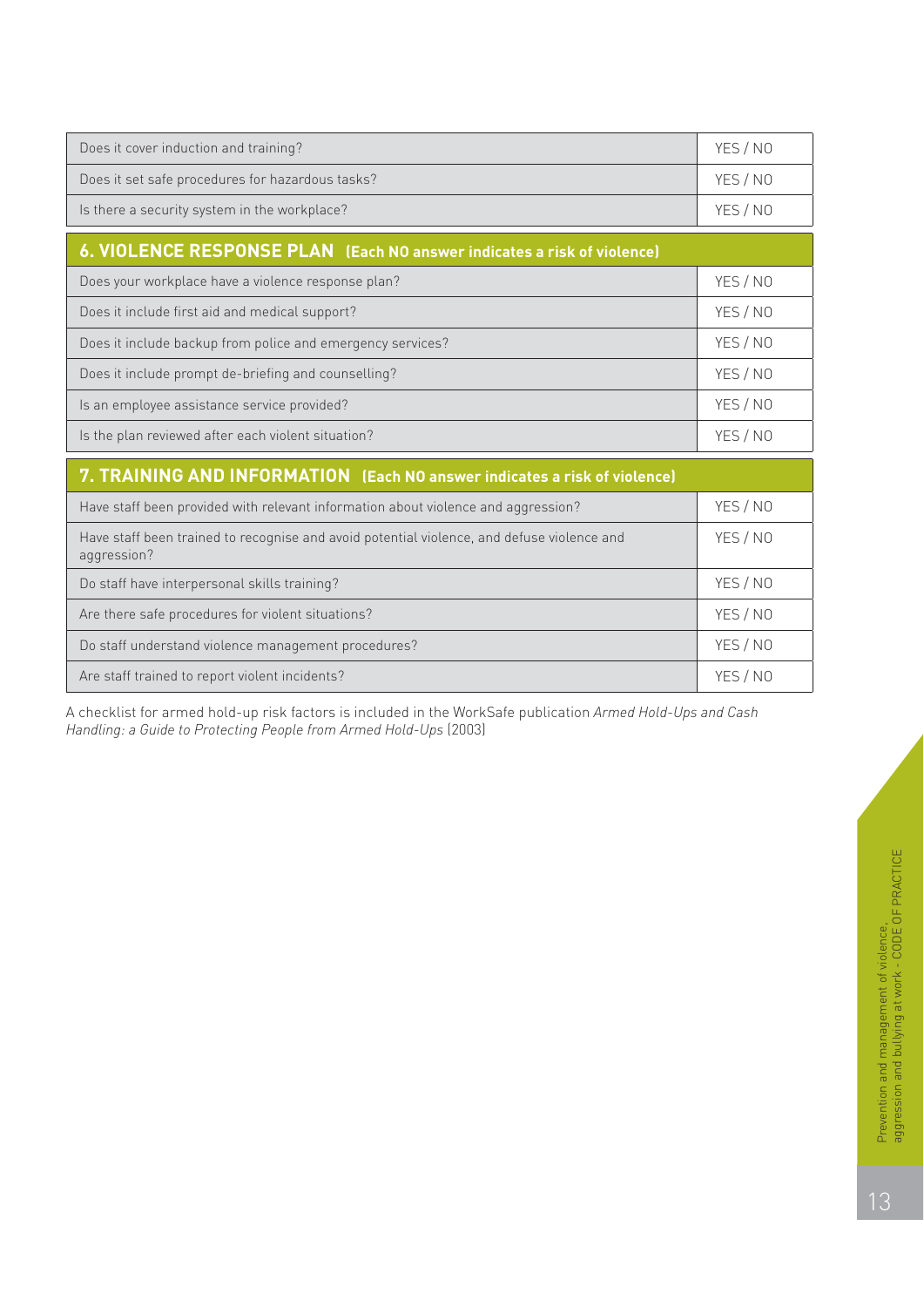# PART 2

# Bullying at work

PREVENTION AND MANAGEMENT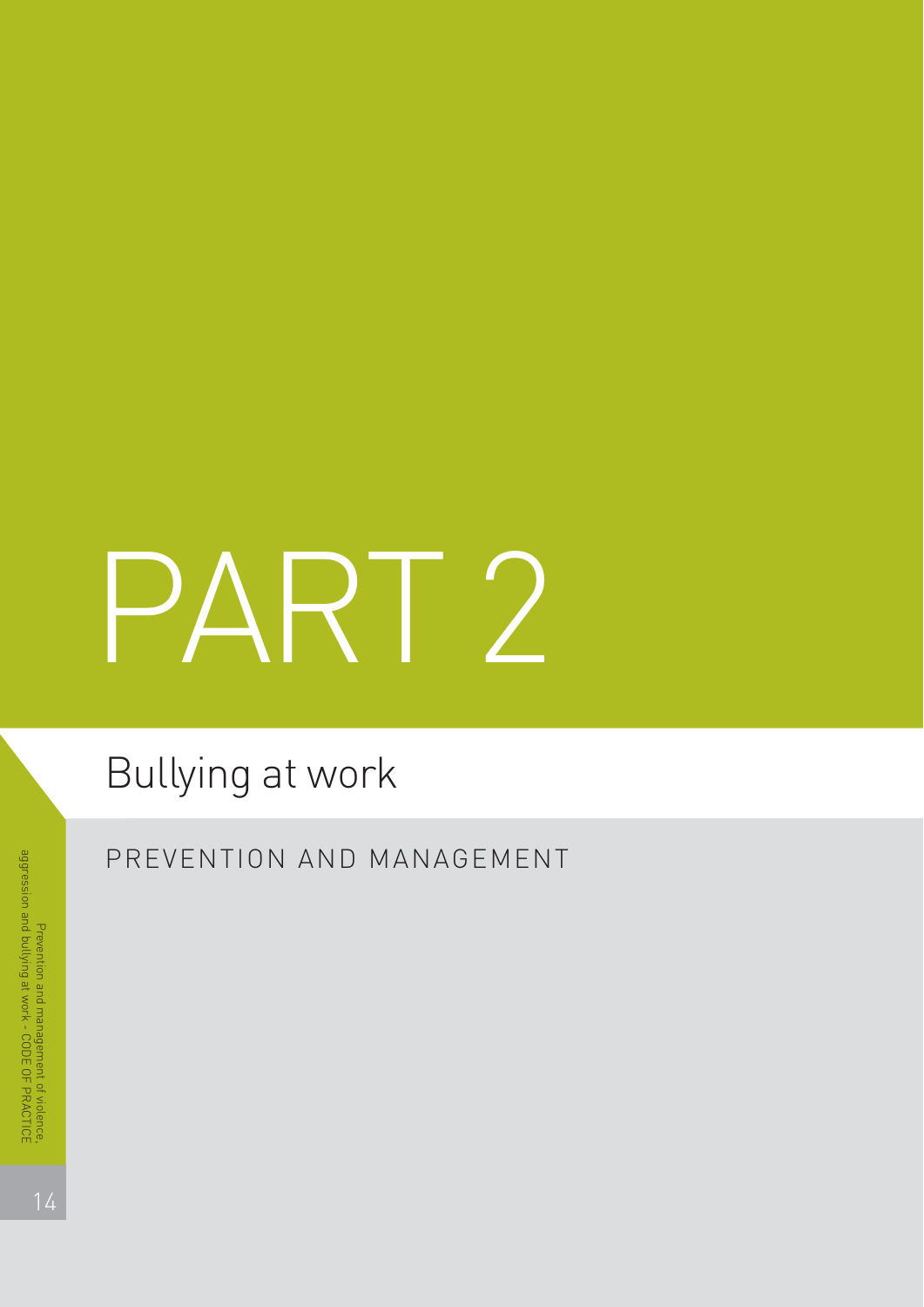## 8 What is bullying?

#### **8.1 Description**

Bullying at work can be defined as **repeated** unreasonable or inappropriate behaviour directed towards a worker, or group of workers, that creates a risk to health and safety.

Due to the effect on the safety and health of employees and others at the workplace, bullying is unlawful under the Act.

Any behaviour that has the potential to harm or offend someone should be identified as a hazard and assessed for its risk to safety and health. Unless addressed, bullying can develop into a repeated pattern that becomes part of the culture at the workplace.

Not every bullying incident has a reason that can be easily identified, and sometimes there are multiple reasons with a combination of factors working together. Reasons for bullying may include:

- the general culture of the workplace that tolerates or condones behaviour such as intimidation, harassment, initiation ceremonies or the use of strong abusive language;
- changes at the workplace;
- workloads;
- bias against minority groups;
- prejudice because of cultural, religious or political differences between groups in society;
- poor interpersonal skills;
- poor communication skills;
- mental health problems;
- the influence of alcohol or other drugs;
- a build up of feelings of rage or anger; and
- feelings of loss of control.

## **8.2 Sources of bullying**

Workplace bullying can take place between staff members or between workers and the customers, patients, students, contractors or visitors that they are dealing with. It may involve managers and supervisors or other workers. Young workers may be particularly vulnerable to bullying, especially in workplaces where older workers exert inappropriate power and influence.

An individual or a group may instigate bullying. The term 'workplace mobbing' is sometimes used to refer to abusive group behaviour that is prolonged

or systematic in nature, and may apply to 'upward' bullying, such as where a group of workers exhibit bullying behaviour towards a manager or person in authority. The intent is usually to try and drive a worker from the workplace.

#### **8.3 Bullying behaviours**

There are bound to be occasional differences of opinion, conflicts and problems in working relationships — these are part of working life.

Bullying is defined by the effect of the behaviour, even though there may not be a specific intent to bully.

Bullying may include one or more behaviours. Bullying may also include violence and aggression. Where bullying involves assault or threat of assault it may become a police matter. Some bullying behaviours may also be unlawful under other legislation (e.g. the *Equal Opportunity Act 1984* covers sexual and racial harassment).

There are two main types of bullying behaviour — overt and covert.

Examples of overt bullying include:

- abusive, insulting or offensive language;
- behaviour or language that frightens, humiliates, belittles or degrades, including criticism that is delivered with yelling and screaming;
- inappropriate comments about a person's appearance, lifestyle, or their family;
- teasing or regularly making someone the brunt of pranks or practical jokes;
- interfering with a person's personal effects or work equipment;
- harmful or offensive initiation practices:
- isolation of workers from others: and
- physical assault or threats.

Covert behaviour that undermines, treats less favourably or disempowers others is also bullying, including:

- overloading a person with work or not providing enough work;
- setting timelines that are difficult to achieve or constantly changing deadlines;
- constantly setting tasks that are below or beyond a person's skill level;
- ignoring or isolating a person;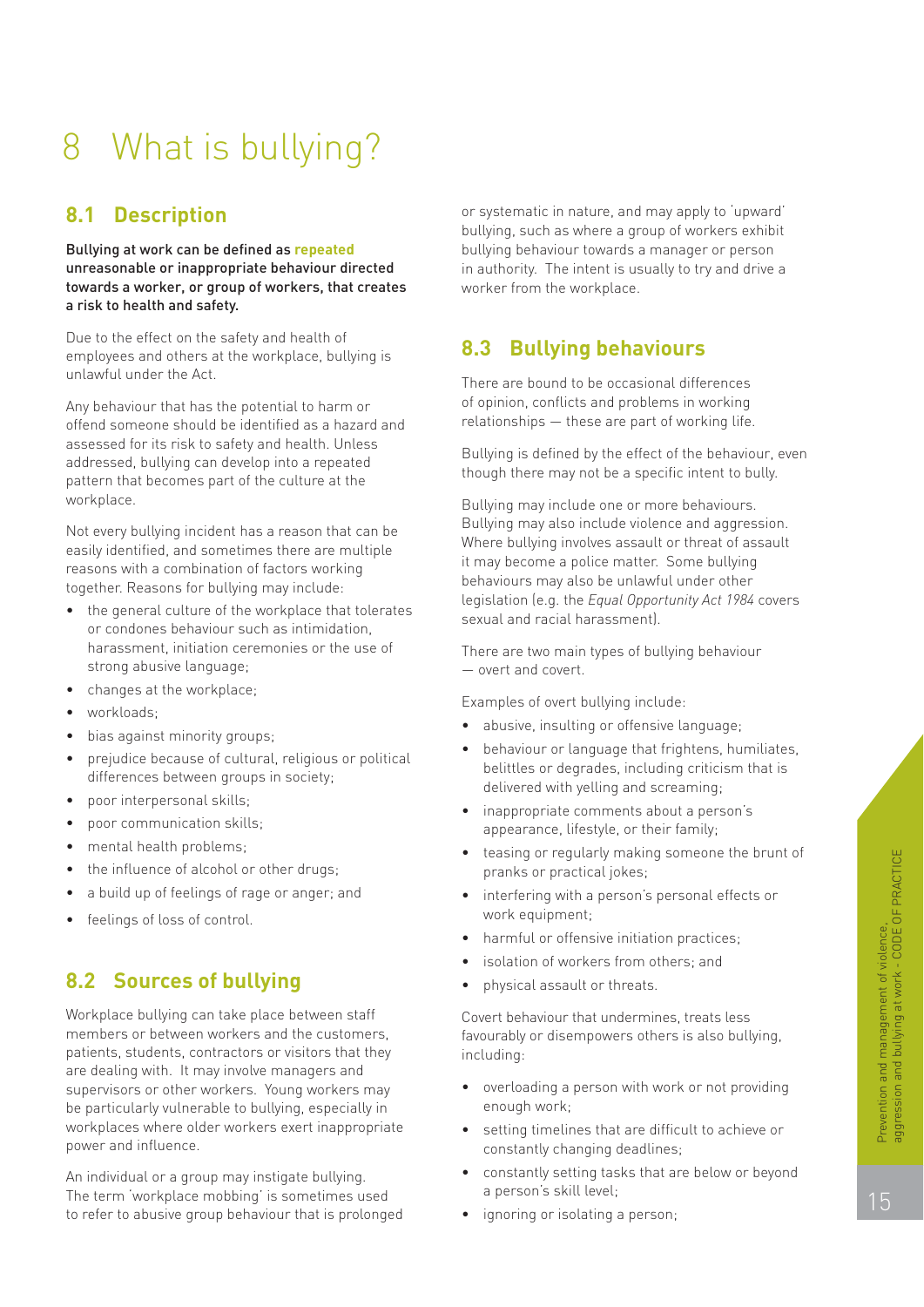- deliberately denying access to information, consultation or resources; and
- unfair treatment in relation to accessing workplace entitlements such as leave or training.

In situations where employees complain of seemingly trivial examples of bullying behaviours, employers should be aware that this might be indicative of more complex bullying behaviours at the workplace.

**While some workplace bullying involves verbal abuse and physical violence, bullying can also be subtle intimidation. Workplace bullying can be carried out indirectly via letters, emails and telephone text messages.**

#### **8.4 What isn't bullying?**

It is important to differentiate between a person's legitimate authority at work and bullying. All employers have a legal right to direct and control how work is done, and managers have a responsibility to monitor workflow and give feedback on performance.

If a worker has performance problems, these should be identified and dealt with in a constructive and objective way that does not involve personal insults or derogatory remarks. In situations where a worker is dissatisfied with management practices, the problems should also be raised in a manner that remains professional and objective.

#### **8.5 Everyone is at risk**

All workers and other people at workplaces are potentially at risk of experiencing some form of bullying.

Different researchers have found examples of victims who are younger, weaker, smaller, less skilled and those with less social skills, as well as those who are highly skilled, competent and high achievers, who are trusting, creative and politically inept and have a high degree of loyalty to the organisation.<sup>1</sup>

#### **8.6 Why is bullying a problem?**

The effects of bullying on individual workers will vary according to the nature of the individual and the nature of the bullying behaviour. There can be also considerable direct and indirect costs for organisations that do not manage bullying effectively. There may be a high staff turnover or low morale in areas where bullying occurs. In addition to the direct cost of recruiting and training new staff or remediation to resolve the problem, there can be lost productivity that occurs when people are absent from work or not working to full capacity, as well as costs associated with counselling, mediation, and compensation claims. It may be more difficult to recruit staff and the business may be affected by a poor public image.

An organisation may have to deal with formal grievance proceedings and litigation initiated by workers who feel they have suffered physical or psychological harm as a result of workplace bullying. Complaints may also lead to investigations and enforcement action by authorities responsible for the administration of equal employment opportunity and occupational safety and health legislation.

There are significant cost savings for organisations that maintain a bullying-free workplace.

#### **It is possible that workers who are bullied will experience some of the following effects:**

- stress, anxiety or sleep disturbance;
- panic attacks or impaired ability to make decisions;
- incapacity to work, concentration problems. loss of self-confidence and self-esteem or reduced output and performance;
- depression or a sense of isolation;
- physical injury;
- reduced quality of home and family life; or
- in extreme cases, risk of suicide.

1 OMARI, M., 2003, 2003, *Towards Dignity and Respect: an Exploration of Antecedents and Consequences of Bullying Behaviour in the Workplace*: Working Paper, Institute for Research into International Competitiveness, Curtin University of Technology, Perth, 88 pp.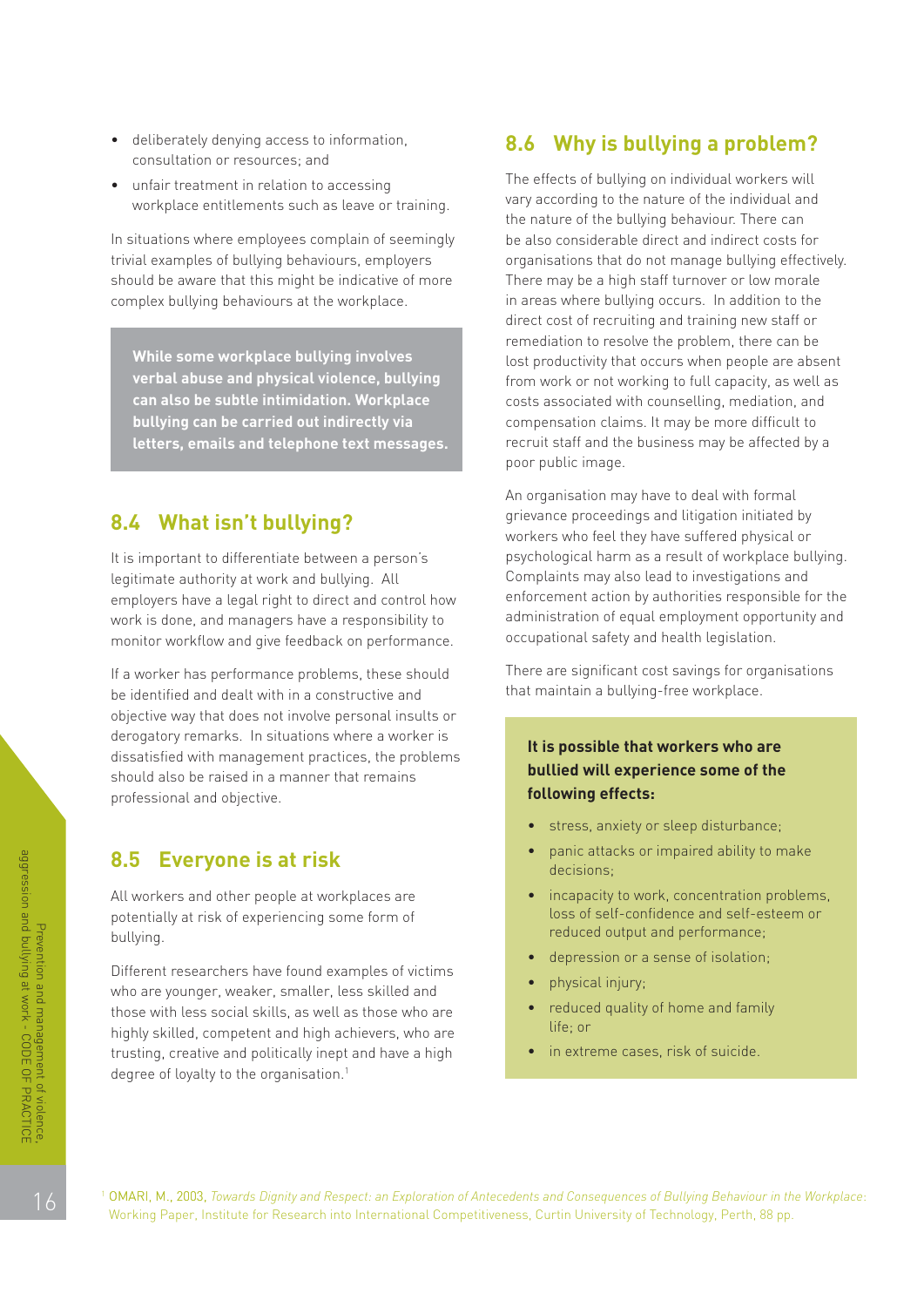## **8.7 Why bullying goes unreported**

There are many reasons why workers may not report bullying or cooperate in inquiries. These include:

- lack of response by employer;
- lack of knowledge about bullying behaviours and their effects;
- uncertainty about the correct procedure;
- uncertainty about where to seek help;
- fear of retribution from the bully or bullies;
- feelings of intimidation or embarrassment;
- belief that the behaviour is part of the workplace culture;
- feeling that nothing will change; and
- feeling that their opportunities for promotion in the organisation or the industry will be affected.

Some workers may not be aware that the organisation they work for has established bullying prevention and management procedures and that their reports will be dealt with in a proper manner.

## 9 What should employers do to prevent bullying?

#### It is easier to prevent bullying than it is to intervene An inclusive, supportive and open workplace after an event or mediate during an established encourages tolerance, and should involve the **pattern of bullying. acknowledgement and inclusion of all different**

Workplace bullying should be treated like any other and procedures. hazard because it can affect the safety and health of workers. Table 5 lists actions to prevent and respond to bullying incidents.

groups and cultural issues in all work practices

#### **Senior management should provide positive role models and strong leadership to address bullying.**

|  |  | Table 5 Actions that employers should take to prevent and respond to bullying incidents |  |
|--|--|-----------------------------------------------------------------------------------------|--|
|  |  |                                                                                         |  |

| <b>Prevention</b>                                        | <b>Responding to incidents</b>                                    |
|----------------------------------------------------------|-------------------------------------------------------------------|
| Consult with workers and safety & health representatives | Develop a response plan                                           |
| Develop a prevention plan                                | Develop complaint handling and investigation procedures           |
| Manage the hazard                                        | Where possible provide contact and grievance officers             |
| Provide information and training                         | Ensure the rights of persons accused of bullying are<br>respected |
| Monitor effectiveness of action taken                    | Deal with unresolved issues                                       |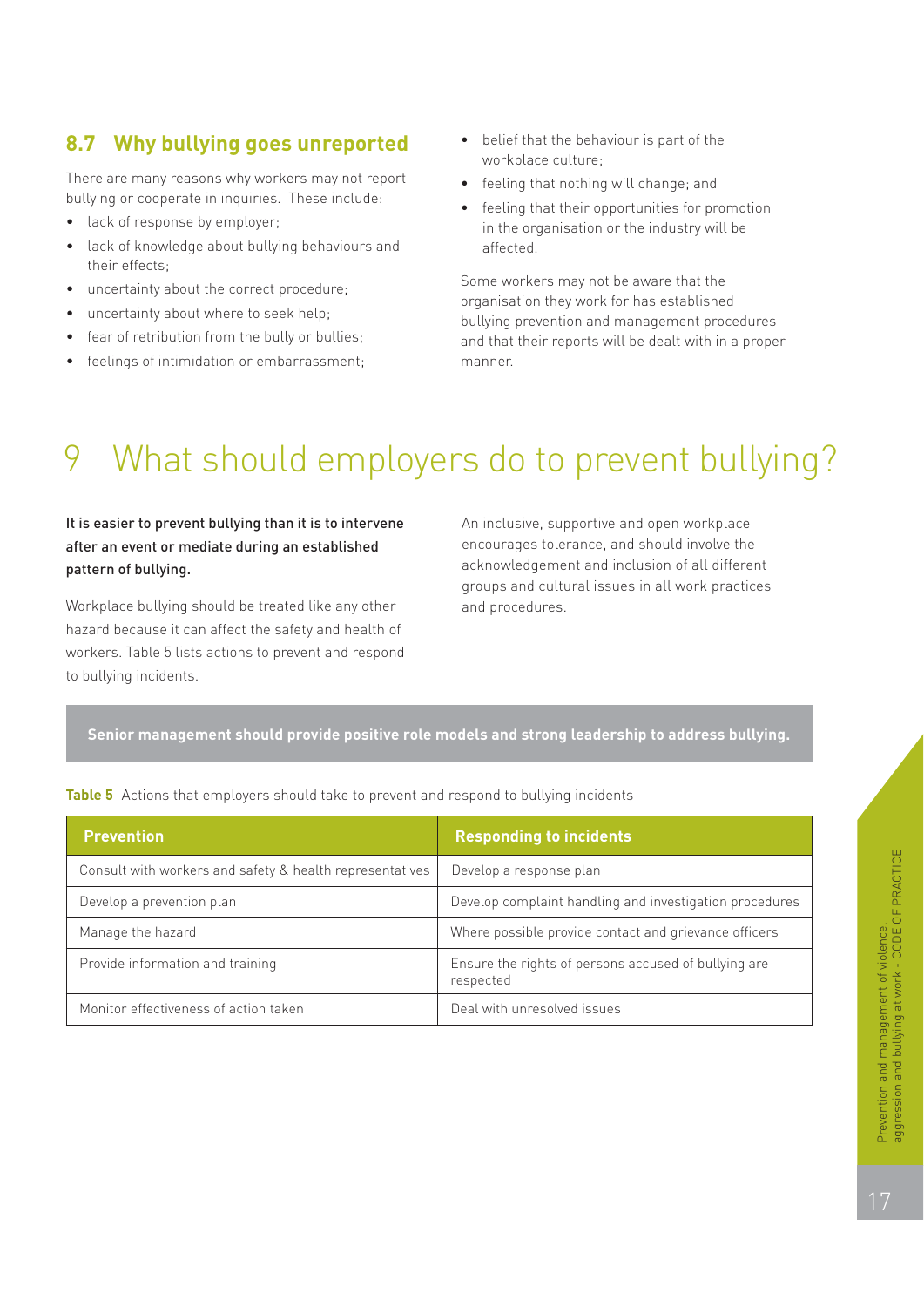## 10 Prevention

#### **10.1 Consult with workers and safety and health representatives**

Employers should establish whether bullying exists in their workplaces or whether there is the potential for bullying to occur.

Employers may seek the cooperation of workers to identify bullying behaviour. Bullying is more likely to be reported and cooperation achieved if managers, supervisors and other workers have been involved in the process from the beginning.

It may be useful to consult with workers who have experienced bullying at work and talk to people who have experience with managing workplace bullying within industry.

Consultation with safety and health representatives and committees, where they exist in the workplace, should also be part of the processes used to develop bullying prevention and management plans and the ongoing monitoring and review of their effectiveness.

#### **10.2 Develop a prevention plan and policy**

**It is important that bullying prevention procedures focus on bullying behaviour rather than on personalities and/or status of individuals involved in the bullying.**

A bullying prevention plan, developed by employers in consultation with workers and safety and health representatives, should aim to eliminate existing workplace bullying, if any and prevent it in the future.

The plan should include a bullying prevention policy, directed at promoting principles of decency and mutual respect and combating discrimination in the workplace. The policy can be developed on its own, or may be included in an occupational safety and health policy or code of conduct.

Workers should be aware of policies and the need to follow them in performing their jobs.

Preventative measures may involve an organisationwide response as well as addressing symptoms in a specific area. A combination of measures may need to be implemented, such as:

- reviewing systems of work;
- appointing a person to receive complaint reports;
- providing appropriate training about bullying policies and procedures, particularly to those with supervisory responsibilities;
- consulting with workers and health and safety representatives prior to and during organisational change;
- redesigning jobs;
- clarifying workers' roles and responsibilities;
- developing a conflict management process;
- reviewing staffing levels;
- reviewing working hours and/or shift arrangements;.
- introducing a 'buddy' system for new workers;
- monitoring relationships in the workplace;
- training in workplace diversity; and
- specific training for supervisors and managers dealing with workers at higher risk.<sup>2</sup>

#### **Suggestions for developing a bullying prevention policy**

A bullying prevention policy should cover the following:

- a statement from top management to all workers that bullying is inappropriate and will not be tolerated
- describe bullying and the types of behaviour that constitute bullying;
- a statement of risks to the organisation and individuals;
- identify the person(s) to receive complaints;
- encourage workers who experience or witness bullying to report it;
- clearly state that retaliation against or victimisation of workers who report workplace bullying will not be tolerated;
- state the process that will be followed if a complaint is received; and
- state a commitment to prompt action if workplace bullying occurs.
- <sup>2</sup> WORKSAFE VICTORIA, 2003, *Prevention of Bullying and Violence at Work Guidance Note:* Victorian WorkCover Authority, Melbourne, 32 pp. For further information on and updates to this guidance note, refer to the Victorian WorkCover Authority website (www.workcover.vic.gov.au)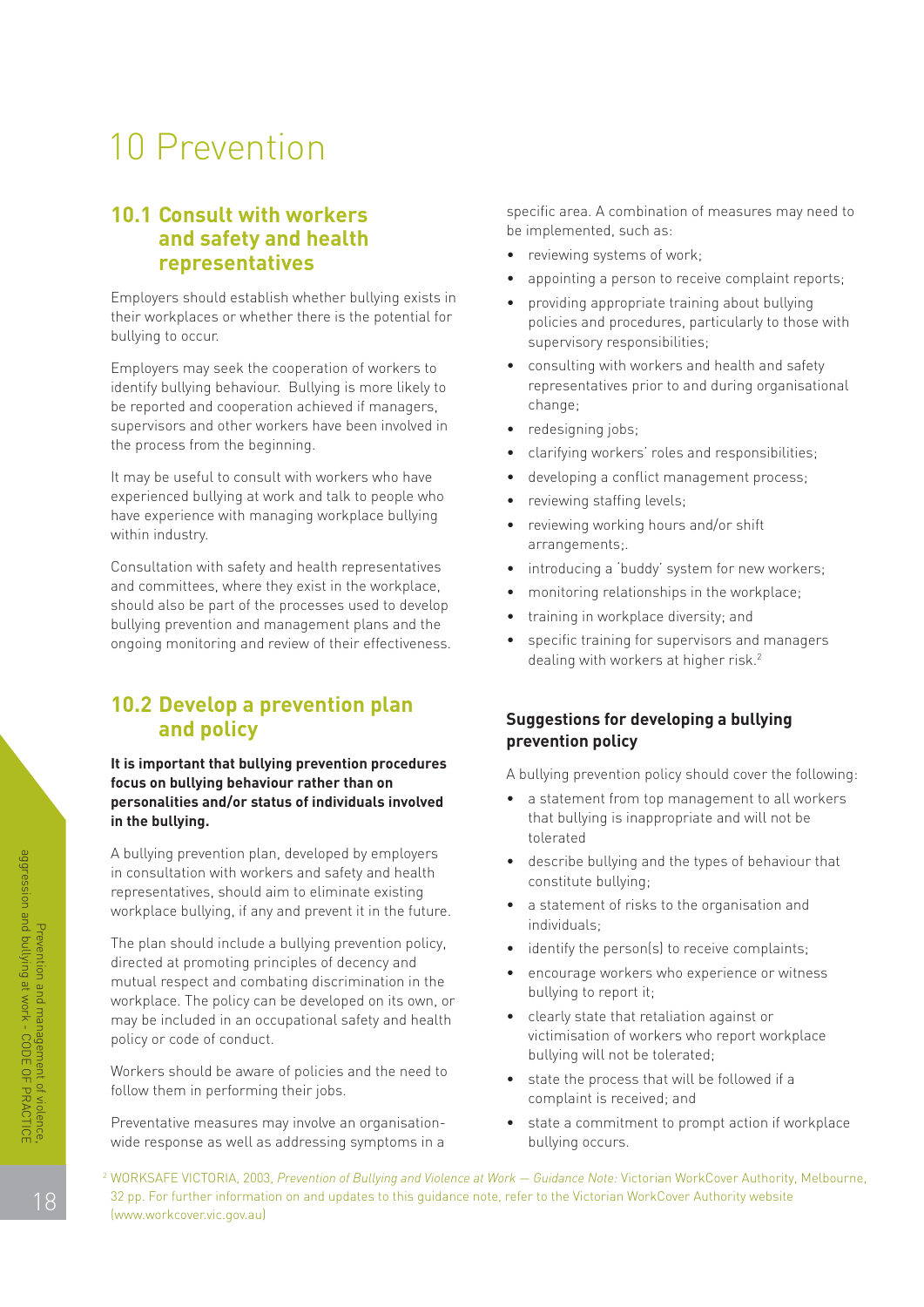A bullying policy may include the statements such as the following:

- Workplace bullying is behaviour that harms, intimidates, offends, degrades or humiliates an employee, possibly in front of other employees, clients or customers.
- Workplace bullying may cause the loss of trained and talented employees, reduce productivity and morale and create legal risks.
- …. *Company Name*…believes all employees should be able to work in an environment free of bullying. Managers and supervisors must ensure employees are not bullied.
- …*Company Name*…has grievance and investigation procedures to deal with workplace bullying. Any reports of workplace bullying will be treated seriously and investigated promptly, confidentially and impartially.
- …*Company Name*…encourages all employees to report workplace bullying. Managers and supervisors must ensure employees who make complaints, or witnesses, are not victimised.
- Disciplinary action will be taken against anyone who bullies a co-employee. Discipline may involve a warning, transfer, counselling, demotion or dismissal, depending on the circumstances.
- The contact person for bullying at this workplace  $is$

#### **10.3 Provide information and training**

Employers, in collaboration with workers' representatives, should make information on workplace bullying available to all workers, supervisors and managers. If necessary, the information should be provided in languages other than English.

Information on the bullying prevention and management plan can be widely promoted in the organisation through information sessions, staff meetings, newsletters, etc. The plan should be included in the induction package for all new workers.

Workers should also be provided with information on points of contact within the organisation, such as contact officers or grievance officers.

Workers, safety and health representatives, contact officers and grievance officers, managers and supervisors should be trained to follow the procedures that are in place to reduce the risk of workplace bullying. There should be prior consultation with all relevant parties regarding the training delivered.

When providing information and training about bullying, individual rights must be respected. It is not appropriate to include specific examples of workplace bullying or details of the outcomes of investigations.

Further sources of information are given in Appendix 4.

#### **10.4 Monitor the effectiveness of action taken**

The bullying prevention plan should be regularly evaluated to ensure that it remains appropriate and it prevents bullying at the workplace.

There are a number of ways to collect information that indicates the effectiveness of prevention and management plans, including:

- monitoring patterns of sick leave, staff turnover, injury reports and workers' compensation data;
- monitoring feedback from sources such as surveys, exit interviews and worker assistance programs, and from union representatives, mentors, managers and supervisors;
- organisational performance and employee satisfaction surveys;
- suggestion boxes to enable workers to provide feedback anonymously; and
- consulting with safety and health representatives and committees.

There should also be ongoing analysis of reported bullying incidents and investigations to work out whether additional training or information should be provided to workers.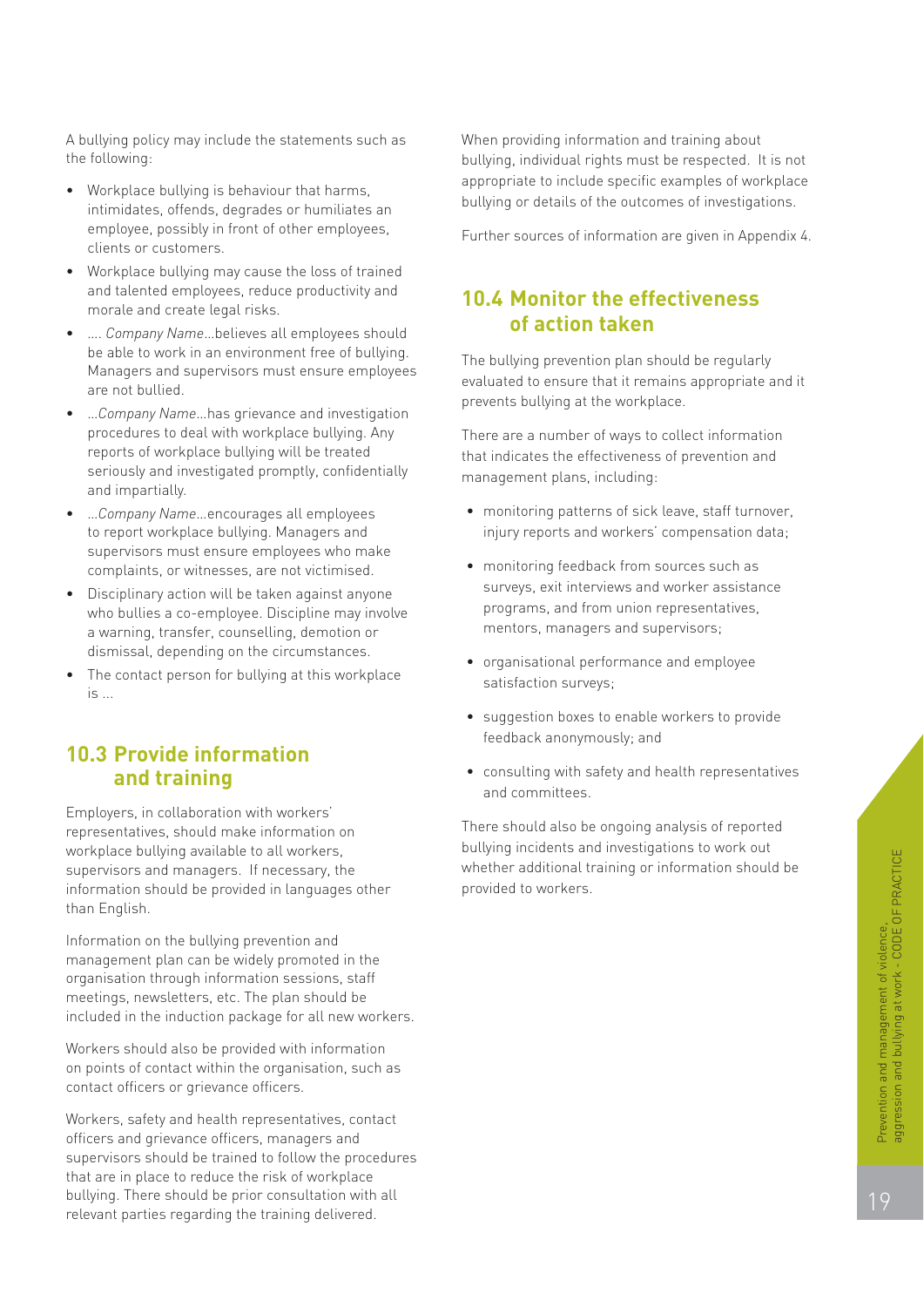## 11 Responding to incidents

#### **11.1 Bullying response plan complaint and investigation procedures**

As part of workplace hazard management procedures required under the *Mines Safety and Inspection Act 1994*, unreasonable or inappropriate behaviour should be identified and investigated.

A bullying response plan, developed by employers in consultation with workers and safety and health representatives, should provide a clear process to deal with workplace bullying incidents that may occur. This includes complaint handling, investigation, issue resolution and grievance procedures.

Procedures for the handling of complaints about workplace bullying may be incorporated into general complaint handling procedures. The procedures should nominate the officers with responsibility for receiving and investigating complaints, such as contact officers and grievance officers.

A checklist that can be used when developing complaint handling and investigation procedures is provided at the end of this section.

#### **Confidentiality**

Because of the sensitivity of most bullying incidents, employers are strongly advised, wherever possible, to address bullying incidents as promptly as possible and in confidence to minimise stress and trauma to those involved.

Maintenance of confidentiality of both the complainant and the person accused of bullying is of primary importance throughout the conduct of any investigation. If the complainant does not wish to proceed or be identified, indirect action can be taken, such as training sessions or information provided to all employees.

**If a specific incident involves unsafe behaviour, criminal behaviour such as threat or assault, or other unlawful behaviour the employer may have a legal duty to act.**

#### **Suggestions for developing complaint handling and investigation procedures**

#### **Procedures should:**

• be in plain English and, if necessary, other languages;

- ensure natural justice principles are upheld;
- ensure privacy and confidentiality:
- be designed to resolve the problem as quickly as possible.
- provide the option to make an informal (verbal) complaint or a formal (written) complaint and the mechanisms available within the organisation to address these;
- outline what is involved in the complaint handling process, both formal and informal.
- include methods for ensuring people are not victimised as a result of lodging a complaint
- clearly state the roles of responsible individuals such as contact officers, grievance officers, managers, supervisors roles
- contain review procedures and a process for appeal of outcomes; and
- identify external avenues available to workers where grievances have been unable to be resolved internally.

Formal procedures may be dictated by the relevant procedures contained in legislation, awards and agreements listed at Appendix 2.

#### **Resolving issues**

Determine the nature and the severity of the problem. Problems may range from a minor concern through to serious complaints and/or criminal activity. A proper assessment will help to establish the most appropriate course of action.

Informal complaint handling can be used to attempt to resolve issues with minimal stress to both parties. If they are successful, the behaviour will cease and the normal pattern of work will be restored.

Following discussions with a contact or grievance officer, complainants may decide to attempt to resolve the problem themselves. They could approach the alleged bully and ask them to stop bullying or make them aware that their behaviour is causing distress.

The complainant may seek the assistance of a third party to mediate or facilitate face-to-face discussions and to find a resolution that is acceptable to both parties.

More formal procedures may be required if the informal procedures are not successful or in situations where the allegations are more serious and the complainant can demonstrate less favourable treatment or there is actual physical or psychological harm.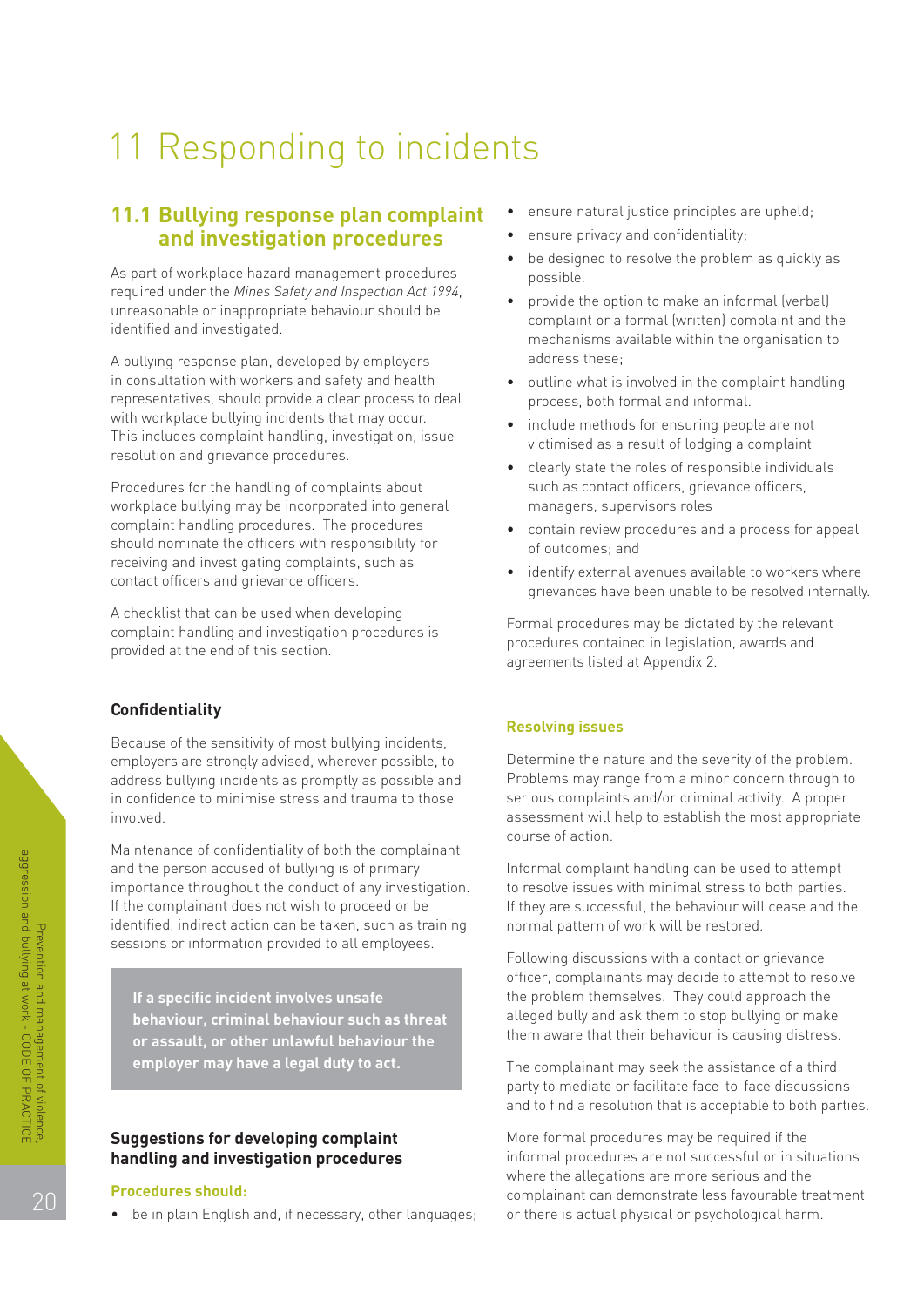If a formal investigation is warranted, a neutral person should undertake the investigation. The person undertaking the investigation should also ideally not have participated in any informal procedures.

There should also be mechanisms to ensure that both parties are appropriately supported during this process.

Consideration should be given to working arrangements of both the complainant and respondents where complaint is being investigated, however alternative working arrangements should not be seen as a permanent solution in the first instance.

#### **11.2 Contact officers and grievance officers**

Generally speaking, contact officers provide information, while grievance officers respond to incidents or complaints. The role of the officers is to be determined by the employer and their roles defined in the bullying response plan.

Contact and grievance officers should be appointed in writing with written confirmation of the duties they are required to perform and the responsibilities they have in their roles.

It is very important that contact and grievance officers are trained and have the skills to carry out their legal obligations and responsibilities.

**Appointed contact and grievance officers who carry out their duties according to established policy and procedure and protected by qualifies privilege. This is a concept that comes from common law. It protects an individual from a possible defamation charge where a person makes a statement or receives information from another as part of carrying out public duties.**

Some workplaces may have an employee assistance provider who may be able to advise or mediate between workers involved in alleged bullying cases. Counselling and assistance should be provided to both the workers being bullied and the workers who are bullying.

#### **11.3 Rights of any person accused of workplace bullying**

Natural justice must be observed in all dealings with persons accused of workplace bullying.

It is essential that people be protected against false and malicious accusations. People may be falsely accused of workplace bullying because of a desire on the part of others to harm them or an over-reaction to a trivial or isolated incident.

If a person accused of bullying is denied natural justice, then any formal action taken against them may be overturned should they appeal against it.

#### **Natural justice is generally considered to include the rights to:**

- be fully informed of the complaint;
- be fully informed about the complaint process;
- reply in full to the complaint;
- be considered innocent until proven quilty:
- representation by a person of his or her choice;
- maintenance of confidentiality; and
- be informed of any rights of appeal.

#### **11.4 Unresolved issues**

The Act requires employers to investigate reports made by employees, and attempt to resolve occupational safety and health issues with safety and health representatives, safety and health committees or workers, according to the relevant procedures for the workplace. If these procedures do not succeed, the Act sets out steps to resolve the issue.

If an issue remains unresolved either the employer, a safety and health representative, or where none exist, a worker, may ask for a mines inspector to come to the workplace.

Generally, Resources Safety will only investigate when the bullying is still occurring and the aggrieved person has exhausted all avenues to stop the bullying, such as reporting the hazard to the employer and trying to resolve the issue.

It is the inspector's role to investigate and determine whether all parties have met their obligations under the Act. It is not the inspector's role to become involved in the specific details of the alleged bullying activities or to mediate between the aggrieved person and the alleged bully.

An investigation may result in verbal advice from the inspector and/or improvement or prohibition notices being issued, in accordance with Resources Safety's enforcement policy.

21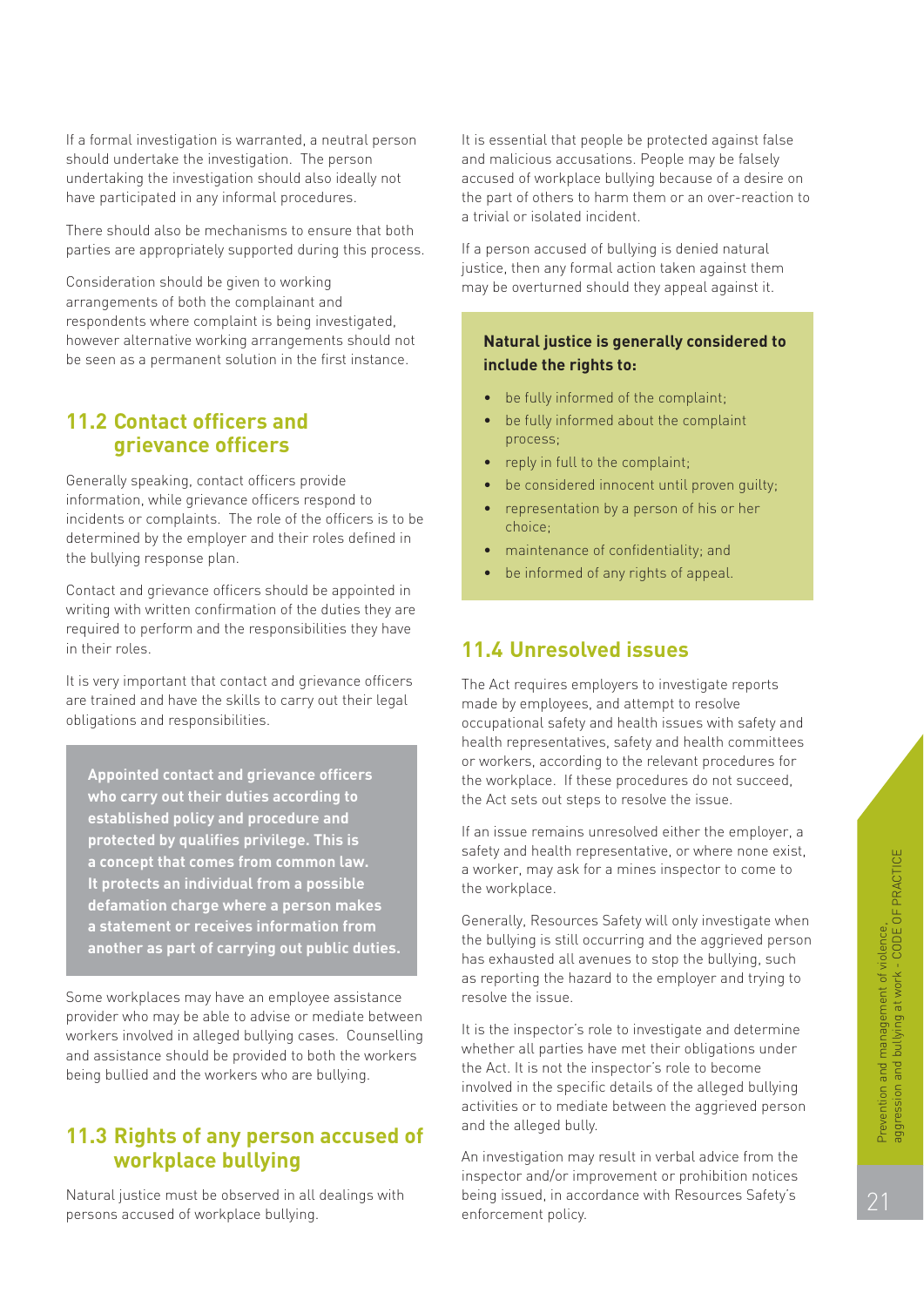## 12 Other legal considerations

#### Physical and sexual assault are criminal matters and The *Public Sector Management Act 1994* governs the should be referred to the police. **behaviour** behaviour of public sector employees, and bullying

Where bullying involves sexual or racial harassment *Sector Code of Ethics*.<br>
or discrimination, the worker may lodge a claim under the *Equal Opportunity Act 1984*. In addition, common law cases are setting precedents

Should an employee consider he or she has been<br>dismissed as a result of making a complaint in<br>relation to bullying, or is forced to resign due to the<br>effects of bullying, the employee may be entitled to<br>effects of bullying lodge a claim under the unfair dismissal provisions in For more information, refer to Appendix 2. the *Industrial Relations Act 1979*.

can be a breach of the *Western Australian Public*

## 13 Checklist — bullying

#### **13.1 Developing bullying prevention procedures**

Use this checklist as a guide when developing bullying complaint procedures or dealing with a bullying incident.

| (Each NO answer indicates that a review of your procedures may be necessary)                                                                                                                 |          |  |
|----------------------------------------------------------------------------------------------------------------------------------------------------------------------------------------------|----------|--|
| Are they incorporated into existing grievance procedures?                                                                                                                                    | YES / NO |  |
| Are they in plain English and, if necessary, other languages?                                                                                                                                | YES / NO |  |
| Are they fair and equitable?                                                                                                                                                                 | YES / NO |  |
| Are they designed to resolve the problem as quickly as possible?                                                                                                                             | YES / NO |  |
| Do they ensure that natural justice principles are upheld?                                                                                                                                   | YES / NO |  |
| Do they ensure that the alleged bully has an opportunity to answer allegations?                                                                                                              | YES / NO |  |
| Do they ensure privacy and confidentiality?                                                                                                                                                  | YES / NO |  |
| Do they include informal and formal procedures?                                                                                                                                              | YES / NO |  |
| Do they promptly and properly deal with complaints?                                                                                                                                          | YES / NO |  |
| Do they include disciplinary action if warranted?                                                                                                                                            | YES / NO |  |
| Do they include methods for ensuring people are not victimised as a result of lodging a complaint?                                                                                           | YES / NO |  |
| Do they include provision for the employer to make changes to the workplace to ensure that any<br>breach of occupational safety and health legislation is rectified and the bullying ceases? | YES / NO |  |
| Do they include provision for counselling for the alleged bully to enable them to recognise and<br>take action to change their behaviour?                                                    | YES / NO |  |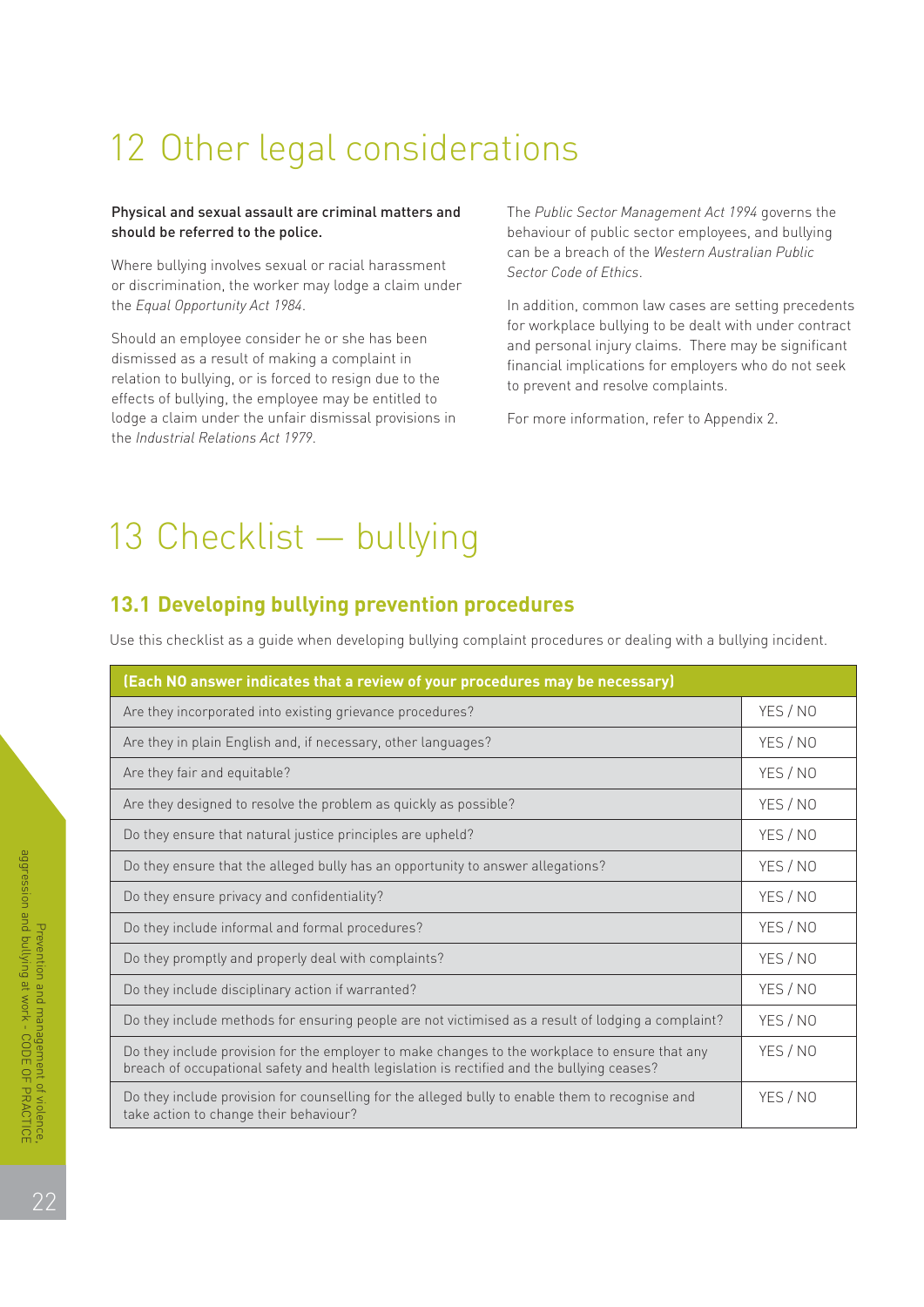## **13.2 Responding to bullying complaints**

The following points should be considered when responding to bullying complaints.

| Is the problem actually bullying?                                                                                                                                                           |          |
|---------------------------------------------------------------------------------------------------------------------------------------------------------------------------------------------|----------|
| Is the behaviour inappropriate or unreasonable?                                                                                                                                             | YES / NO |
| Does the behaviour create a risk to safety or health?                                                                                                                                       | YES / NO |
| Does the behaviour harm or offend?                                                                                                                                                          | YES / NO |
| Is the behaviour unreasonable work-related direction, feedback or discipline?                                                                                                               | YES / NO |
| <b>Informal complaint handling</b>                                                                                                                                                          |          |
| Are all parties aware of their obligations and rights?                                                                                                                                      | YES / NO |
| Has the complainant sought the assistance of a third party to mediate or facilitate face-to-face<br>discussions and to find a resolution that is acceptable to both parties?                | YES / NO |
| Is there a need for a contact or grievance officer?                                                                                                                                         | YES / NO |
| Is the complainant aware of complaint handling procedures available to them?                                                                                                                | YES / NO |
| Does the complainant have support within the workplace, e.g. safety and health representatives,<br>other appropriate workers and/or union representatives?                                  | YES / NO |
| Are professional development programs available to assist complainants in developing resilience,<br>self-esteem, assertiveness etc.?                                                        | YES / NO |
| <b>Formal complaint handling</b>                                                                                                                                                            |          |
| Have the details of allegation been recorded, i.e. specific incidents with places, dates, times, what<br>was said, done, etc.?                                                              | YES / NO |
| Is a formal investigation warranted?                                                                                                                                                        | YES / NO |
| Is a person not involved in that particular incident undertaking the investigation?                                                                                                         | YES / NO |
| Is it appropriate to offer alternative working arrangements to avoid further conflict while the<br>bullying complaint is being investigated?                                                | YES / NO |
| Do affected workers require access to counselling?                                                                                                                                          | YES / NO |
| Are the outcomes of the investigation documented?                                                                                                                                           | YES / NO |
| Is there a time frame for actions to be completed?                                                                                                                                          | YES / NO |
| Has confidentiality been maintained?                                                                                                                                                        | YES / NO |
| Have all parties been provided with information as to the progress of the investigation and the final<br>outcome on a 'need to know' basis?                                                 | YES / NO |
| Should the matter be reported to authorities? If the matter has not been resolved satisfactorily or<br>could not be resolved internally, the complainant may consider the following points. |          |
| Does the complainant feel they could not report the workplace bullying to anyone at the workplace?                                                                                          | YES / NO |
| If reported at the workplace, after formal procedures have been completed, does the matter<br>remain unresolved?                                                                            | YES / NO |
| Has there been a notifiable injury or illness under the Act that should be reported to Resources Safety?                                                                                    | YES / NO |
| Does the complaint involve physical, sexual assault or other potentially criminal activities?                                                                                               | YES / NO |
| Does the complainant allege behaviour based on individual attributes covered by equal<br>employment opportunity legislation, e.g. religion or race?                                         | YES / NO |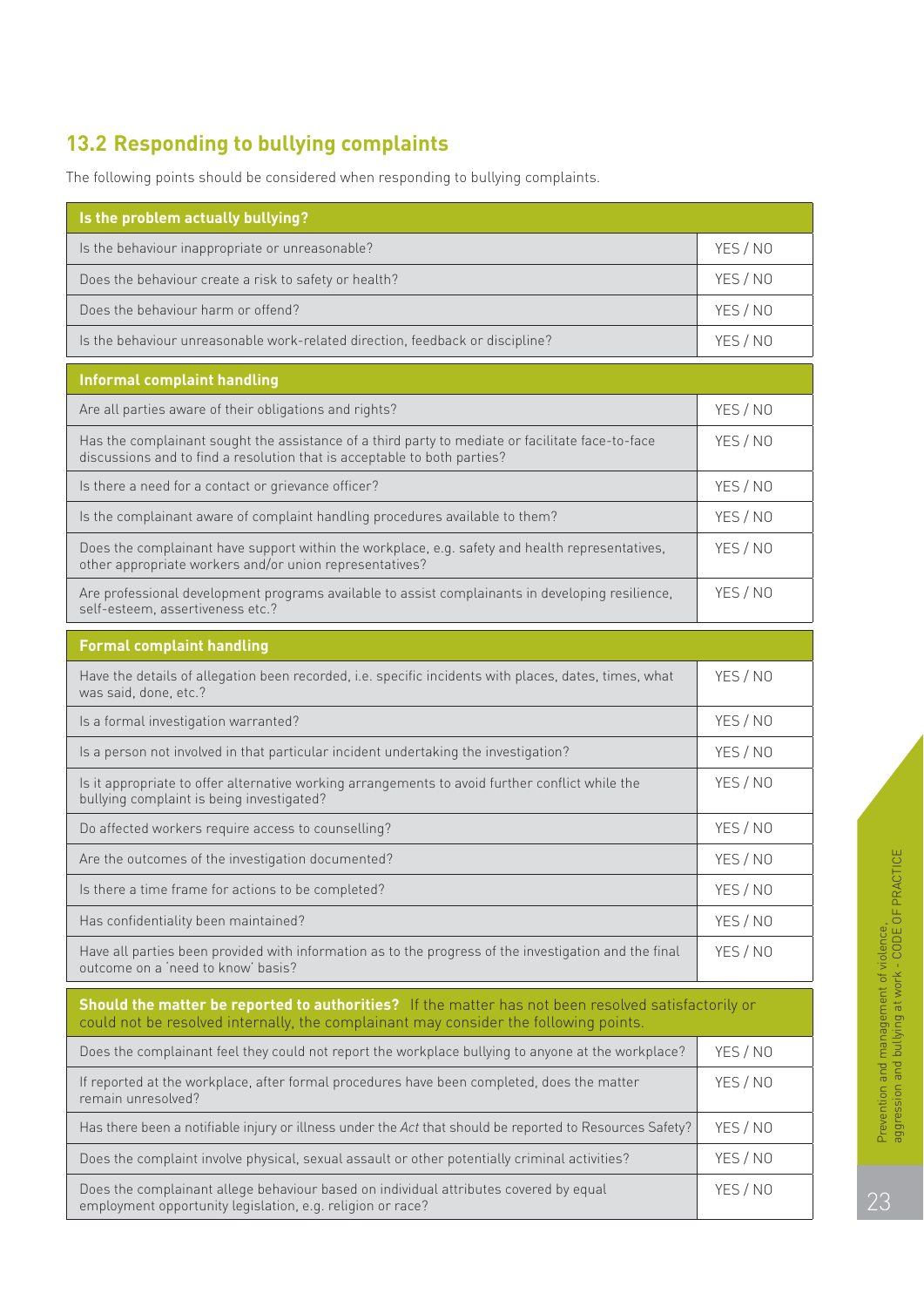# APPENDICES

# Violence, aggression and bullying at work

PREVENTION AND MANAGEMENT

 $24$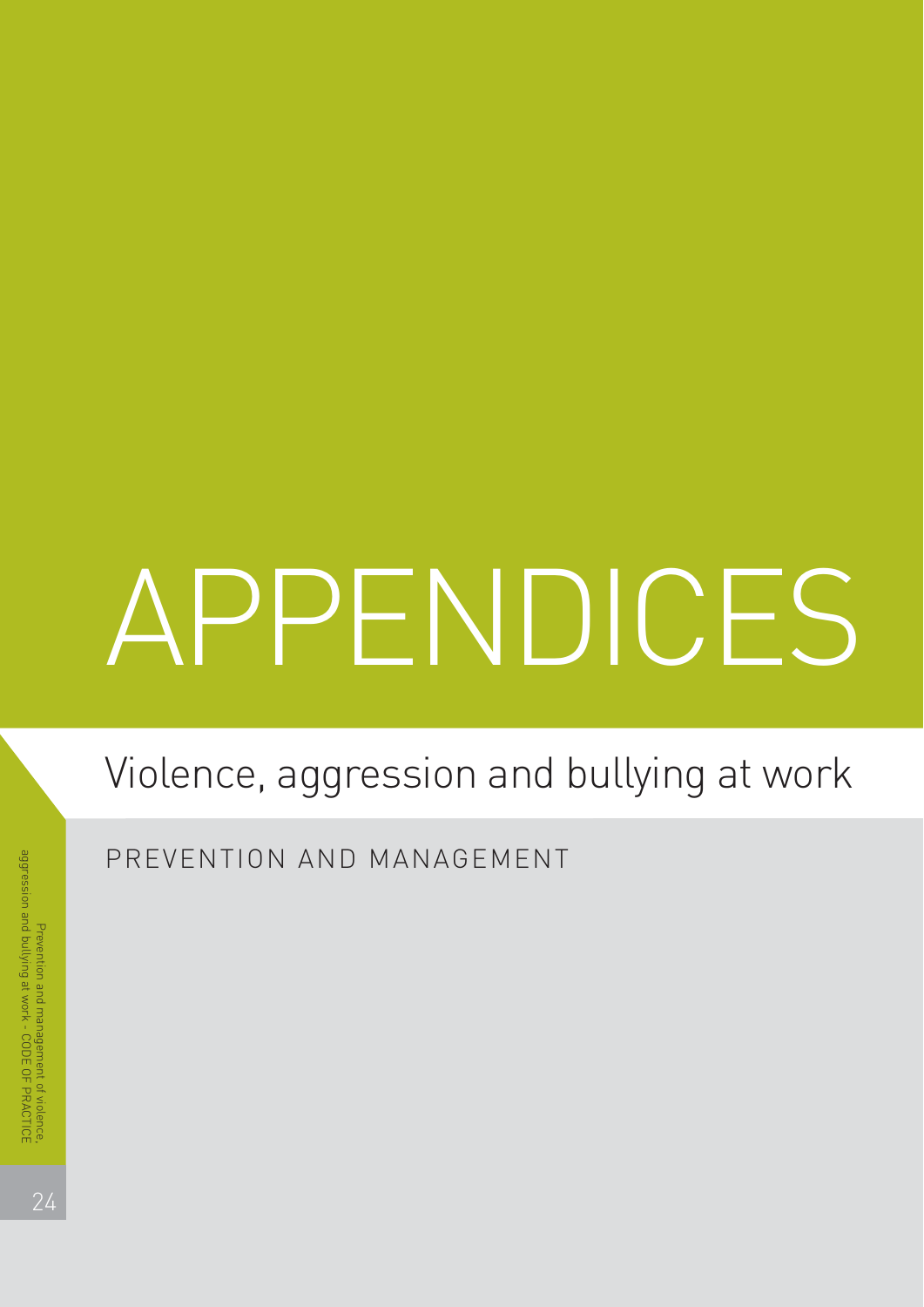## Appendix 1 General requirements of occupational safety and health laws

'General duty of care' and 'general duties' describe duties that the *Mines Safety and Inspection Act 1994* (the Act) places upon people to ensure their own safety at work and that of others who are at the workplace. The general duty obligations extend beyond the traditional employer–employee relationship to take into account other types of work relationships such as contractors and labour hire arrangements.

#### **Employers**

Employers must provide safe and healthy systems of work with adequate information, instruction, training and supervision for employees.

Employers must consult and cooperate with safety and health representatives, if they exist in the workplace, and other workers on safety and health matters.

Employers must investigate matters reported to them by employees, determine the action to be taken (if any), and notify the employee who made the report of the action to be taken.

As part of the hazard management process, employers should identify hazards in their workplaces and assess and control risks associated with those hazards.

#### **Workers**

Workers should take reasonable care for their own safety and health at work. They should also avoid adversely affecting the safety and health of other workers and visitors in the workplace.

Every worker must be made aware of their duty not to place the safety and health of others at risk by engaging in unsafe behaviours and work practices. Where workers are in a position of authority, they should take steps to unsafe behaviour and work practices if and when it happens.

Workers must follow the employer's safety instructions, cooperate with their employer on work related safety and health matters, use the protective clothing and equipment provided, and tell their employer about any work-related injuries or anything that they consider to be hazardous in their workplace. In many cases, the Act also applies to volunteers. However, coverage is limited to situations where there is a connection with work for gain or reward. Volunteers *are not* employees. Therefore, major sections of the Act that focus on providing protection to employees do not apply to volunteers. In particular, Section 9 of the Act, which details broad, wide ranging duties of an employer to employees, is not relevant when considering volunteers.

#### **The meaning of 'practicable'**

The Act defines 'practicable' as follows:

'practicable' means reasonably practicable having regard, where the context permits, to —

- a. the severity of any potential injury or harm to health that may be involved, and the degree of risk of such injury or harm occurring; and
- b. the state of knowledge about
	- i. the injury or harm to health referred to in paragraph (a);
	- ii. the risk of that injury or harm to health occurring; and
	- iii. means of removing or mitigating the potential injury or harm to health; and
- c. the availability, suitability, and cost of the means referred to in paragraph (b)(iii).

The action must be capable of being done (practicable), it must also be reasonable (reasonably practicable) and, in assessing what is reasonable, the Act further specifies the matters that must be taken into account. The risk and severity of injury must be weighed up against the overall cost and feasibility of the safeguards needed to remove the risk, in the context of what is known about the hazard.

While the cost of putting safeguards in place is a factor. it must be measured against the consequences of failing to do so. Cost is not an excuse for failing to provide appropriate safeguards, particularly where there is risk of serious, or frequent but less severe, injury.

Common practice and knowledge throughout the relevant industry are taken into account when judging whether a safeguard is 'reasonably practicable'. Individual employers could not claim that they did not know what to do about certain hazards if those hazards were widely known by others in the same industry, and safeguards were in place elsewhere.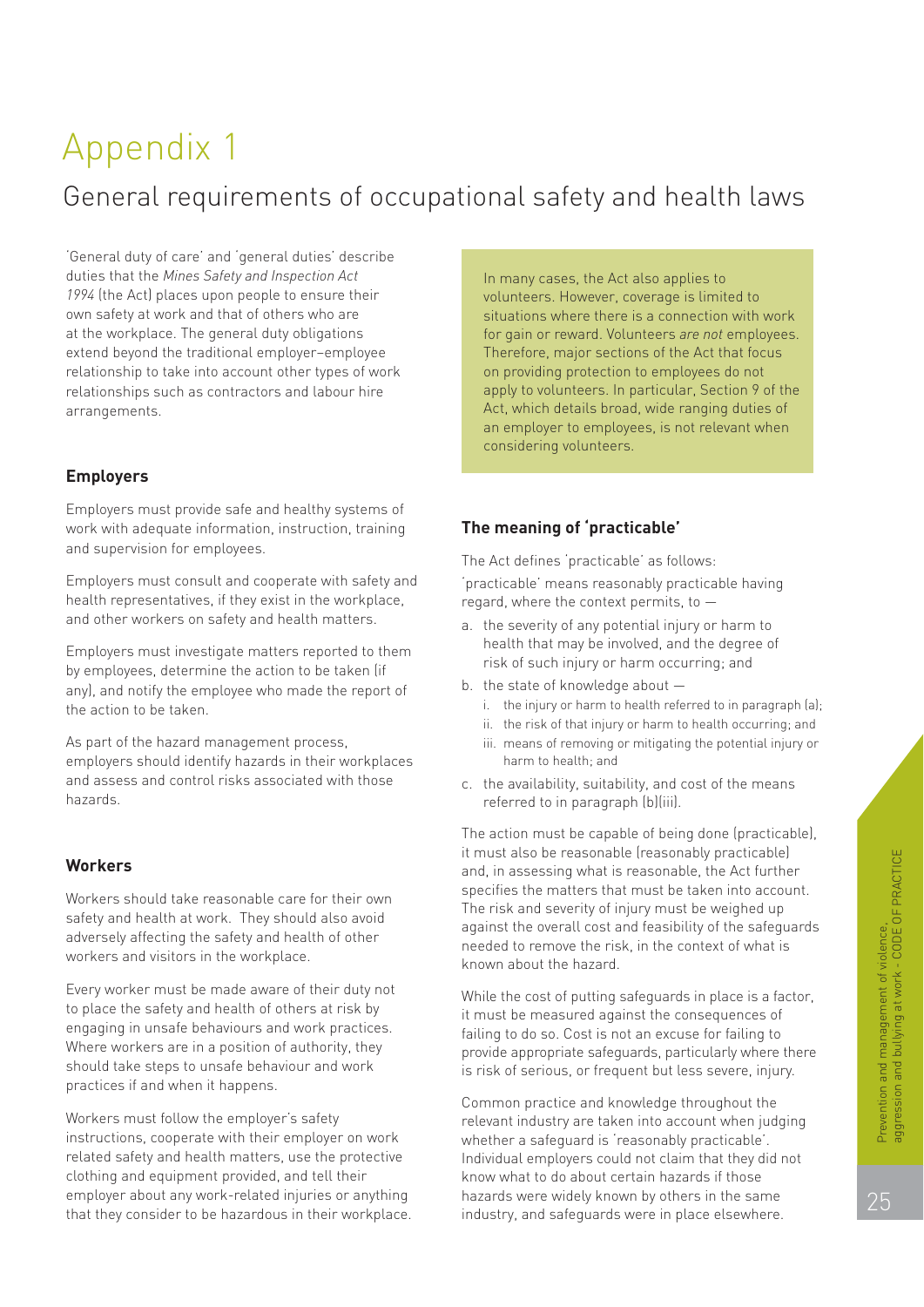## Appendix 2

## Overview of relevant legislation

| <b>Legislation</b>                                                                                                                                                                                                                        | <b>Situation</b>                                                                                                                                                                                                                                                                                                                                                                                |
|-------------------------------------------------------------------------------------------------------------------------------------------------------------------------------------------------------------------------------------------|-------------------------------------------------------------------------------------------------------------------------------------------------------------------------------------------------------------------------------------------------------------------------------------------------------------------------------------------------------------------------------------------------|
| Mines Safety and Inspection Act 1994                                                                                                                                                                                                      | The Act includes general duties for employers and<br>others at the workplace who might be injured by the<br>work, requirements for the resolution of issues and<br>the functions of safety and health representatives and<br>committees.                                                                                                                                                        |
| Equal Opportunity Act 1984<br><b>Spent Convictions Act 1988</b><br>Racial Discrimination Act 1975<br>Sex Discrimination Act 1984<br>Disability Act 1992<br>Human Right and Equal Opportunity Commission Act 1986<br><i>(Commonwealth)</i> | Where bullying involves acts of discrimination or sexual<br>or racial harassment a complaint may be lodged under<br>this legislation. Discrimination occurs when someone<br>is treated less favourably due to family status, family<br>responsibilities, religious belief, political belief, marital<br>status, sex, race, age, impairment, pregnancy, gender<br>history or sexual orientation. |
|                                                                                                                                                                                                                                           | It is also unlawful for anyone to victimise a person<br>because they have made, or intend to make, a complaint.                                                                                                                                                                                                                                                                                 |
| Workplace Agreements Act 1995<br>Industrial Relations Act 1979<br>Minimum Conditions of Employment Act 1993                                                                                                                               | Where a worker is dismissed or forced to resign as a<br>result of workplace bullying, the worker may be entitled<br>to make a claim under the unfair dismissal provisions.                                                                                                                                                                                                                      |
| Workers' Compensation and Injury Management Act 1981                                                                                                                                                                                      | A worker who suffers an injury or disease as a result of<br>workplace violence, aggression or bullying may submit a<br>claim for workers' compensation. However, they have to<br>demonstrate that it was caused by the employment, that<br>the employment was the major significant factor causing<br>injury or disease, and circumstances do not meet the<br>exclusions documented in the Act. |
| Public Sector Management Act 1994<br>(State Government Departments)                                                                                                                                                                       | A public sector employee can lodge a complaint to Public<br>Sector Standards when not satisfied with the outcome of<br>an investigation. The Western Australian Public Sector<br>Code of Ethics governs the behaviour of public sector<br>employees.                                                                                                                                            |
| Public Interest Disclosure Act 2003                                                                                                                                                                                                       | Where an employee alleges victimisation as a result<br>of a disclosure under the Public Interest Disclosure Act<br>2003, the employee may either lodge a complaint with<br>the Commissioner for Equal Opportunity or commence<br>proceedings in tort against the perpetrator of an act of<br>victimisation or, in certain circumstances, the employer<br>of the perpetrator.                    |
| Surveillance Devices Act 1998                                                                                                                                                                                                             | Regulates the use of listening devices, optical<br>surveillance devices and tracking devices. Affects<br>workplaces where surveillance devices such as security<br>cameras, closed circuit TV, telephone monitoring and<br>global positioning systems (GPS) are used.                                                                                                                           |
| Criminal Code                                                                                                                                                                                                                             | When workplace violence, aggression or bullying involves<br>physical assault or threat of assault, the incident<br>becomes a police matter and is dealt with under the<br>criminal code.                                                                                                                                                                                                        |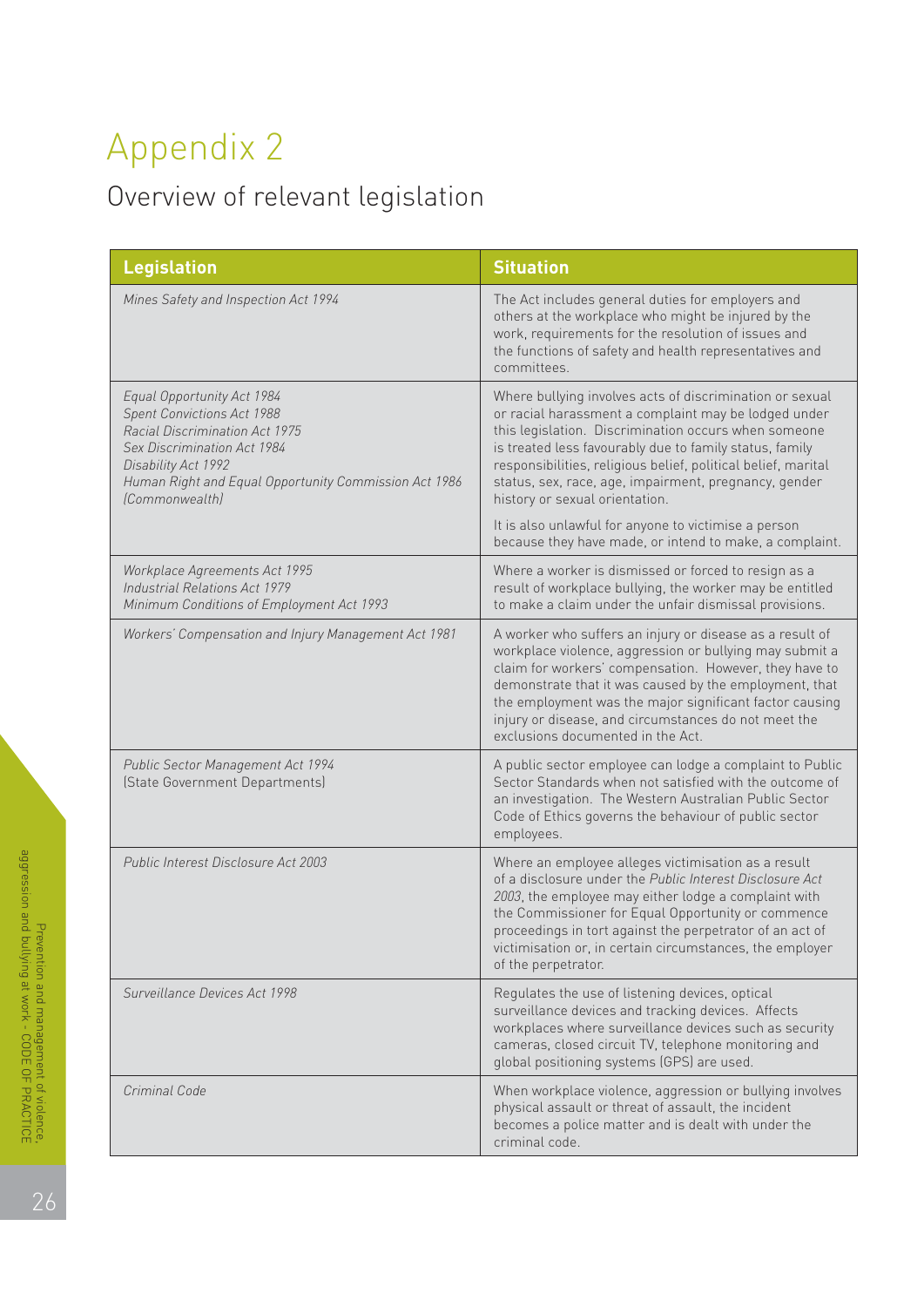| Common Law | An employer has a duty to protect workers from<br>workplace violence, aggression or bullying. This duty<br>exists in tort and as an implied term in the employment<br>contract. Under common law, an employer who does<br>not take suitable precautions may be liable for any<br>physical or psychological injury suffered by the victim. |
|------------|-------------------------------------------------------------------------------------------------------------------------------------------------------------------------------------------------------------------------------------------------------------------------------------------------------------------------------------------|
|            |                                                                                                                                                                                                                                                                                                                                           |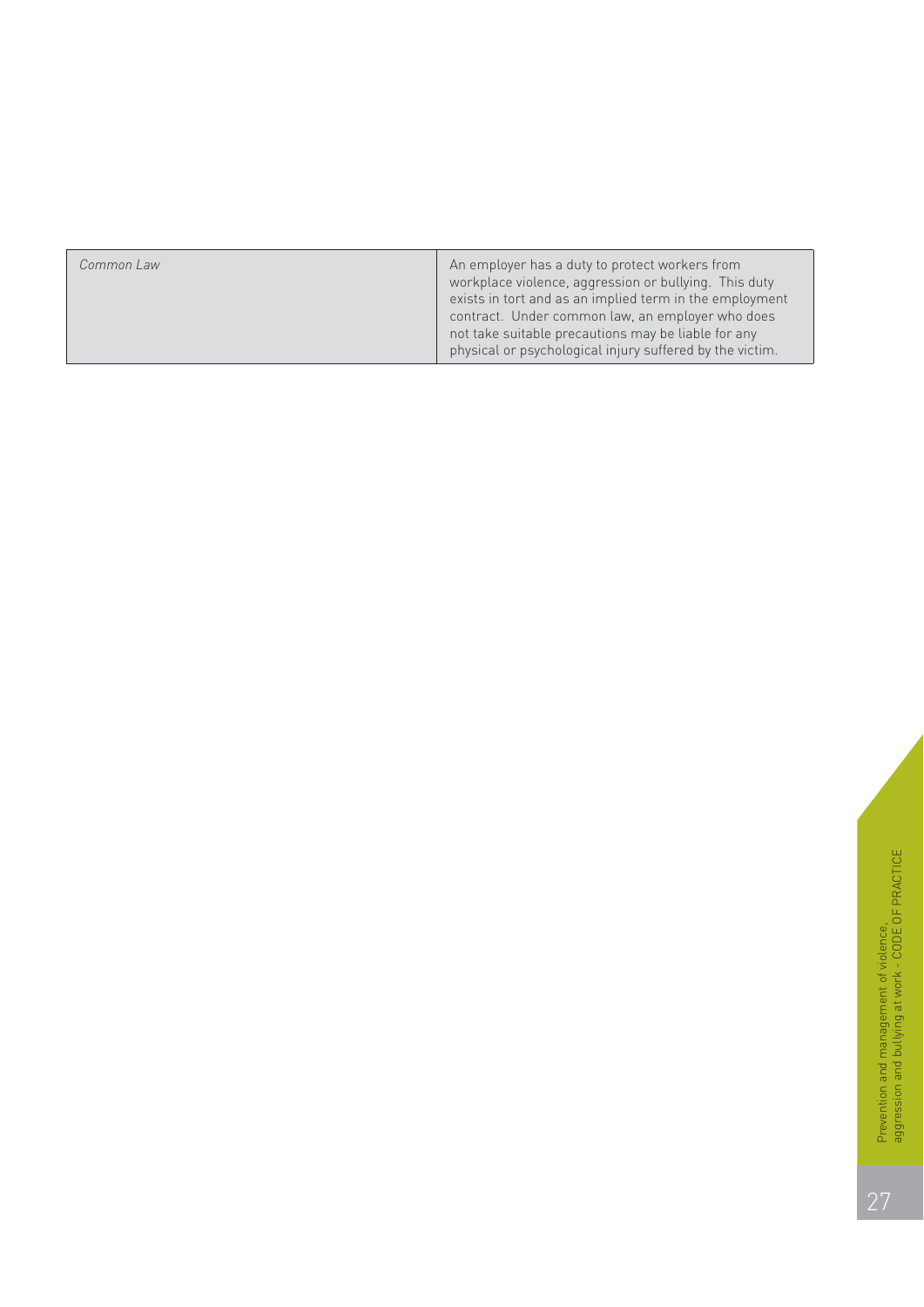## Appendix 3

## Hierarchy of controls relating to violence and aggression

#### **Eliminate the hazard — change the system** • security doors where access is via a security **of work** card or code.

Administrative barriers: In some situations, it is possible to pinpoint the exact reason or 'trigger' for workplace violence • agreements that staff will only provide a<br>and aggression. If this 'trigger' could be completely and aggression. If this 'trigger' could be completely service when clients are not being violent or eliminated, the work could be carried out without the aggressive; and threat of violence, robbery or attack.

as refusing to provide workers' home phone • use electronic payment of wages directly into numbers and addresses. employees' bank accounts to eliminate the need for cash delivery.

#### **Substitution — use a safer alternative Examples**

Replace a hazardous procedure with a less **•** building layout;<br>hazardous one.

- safer place when necessary; use credit facilities instead of cash;
- part of their day-to-day activities, consider non-<br>cash payments; and<br>• permanent screens;
- in situations where people are waiting for a service, it may not be possible to avoid delays. However, the **•** security lighting; people waiting would be less likely to confront staff • alarm systems; and if there was a good client communication system and they knew what was happening.  $\bullet$  communication systems.

#### **Isolation — separate workers from the hazard** or building, structural changes can be made in

If possible, workers should move away from violent or aggressive situations to a safe area. **Examples**

In other situations, it may be possible to move the  $\bullet$  improving security and lighting; violent or aggressive person to another location.<br>
• redesigning waiting areas to provide

Administrative barriers could also be used to separate comfortable surroundings; workers from customers, clients or members of the • duress alarms; and public who may cause them harm. Effective barriers could be in the form of procedures that isolate workers • video monitoring. from hazards.

• electronically controlled doors that allow full view protect workers, it is up to each employer to of visitors to workplaces before the doors are opened from the inside; and vorkplace.

- 
- using procedures that prevent clients from **Example Example Example Example Example Example Example Example Example Example Example EXAMPLE**

#### **Use engineering solutions**

- 
- allow for 'escape routes' and avoid dead ends **Examples** where employees are unable to retreat to a
	- for delivery people who receive cash payments as **•** bollards outside entry points to the workplace;
		-
		-
		-
		-
		-

Where the workplace is in an existing structure addition to the features described above.

- 
- 
- 
- 

#### **Examples Administrative control**

Physical barriers: When administrative procedures are used to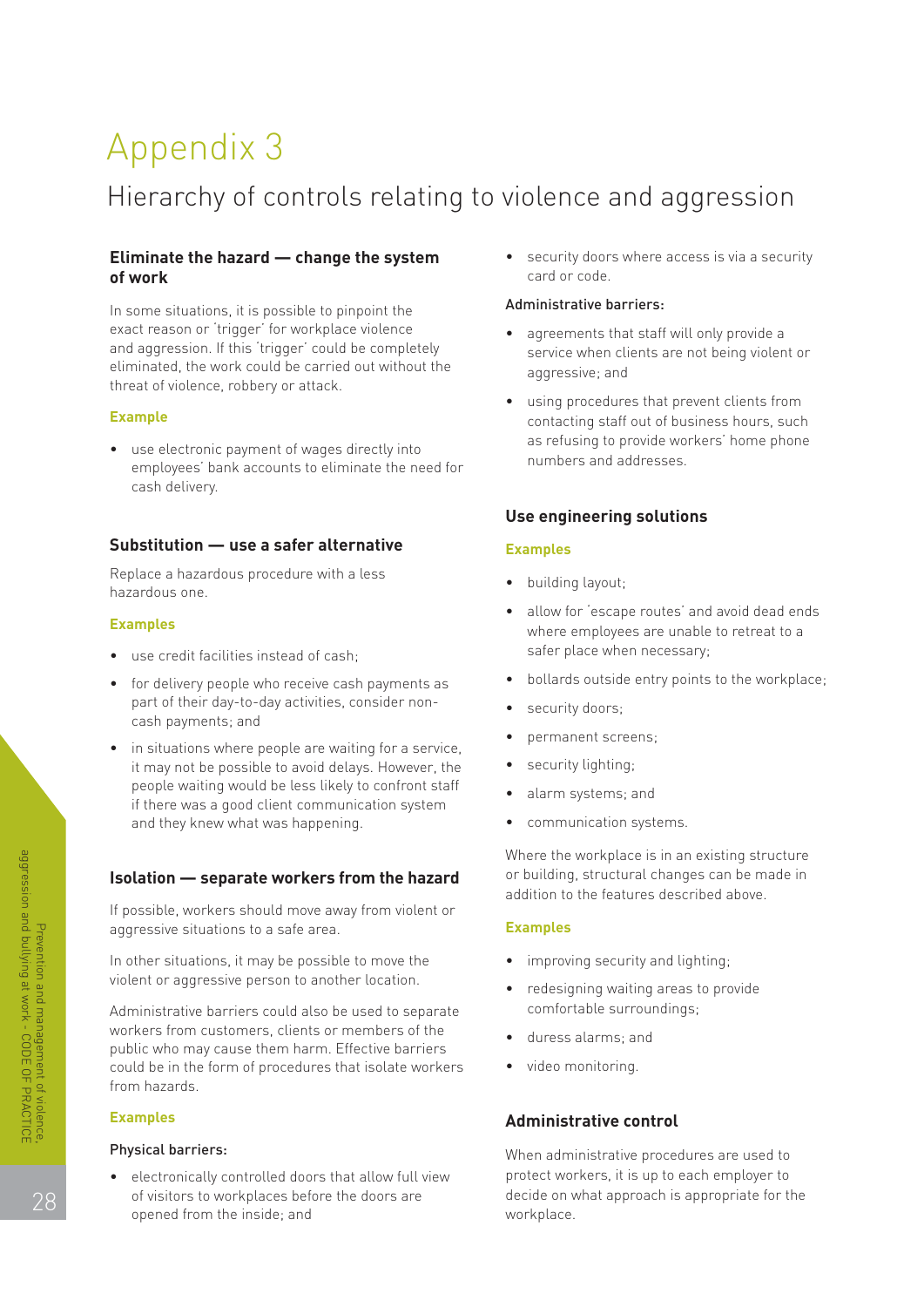#### **Examples**

- training workers in appropriate systems of work, dealing with difficult clients and conflict management skills (e.g. in situations where cleaners work alone at night, there would be less risk of attack if cleaners worked together, cleaning one building after the other, rather than working alone in different buildings);
- job rotation to reduce the amount of time workers are in stressful situations, especially when they are new to the job;
- in an organisation with client contact, ensure new workers are not required to work alone until they have the competencies to do so assistance from more experienced staff should be available when it is needed;
- rostering to provide support for situations where it is known that the situation may be difficult;
- establishing communication channels for sharing information and facilitating the solution of problems related to service delivery;
- establishing special communication channels in periods of reform and organisational change;
- implementing feedback procedures; and
- ensuring time is available for dialogue, sharing information and problem solving.

#### **Personal protective clothing and equipment**

Personal protective clothing and equipment (PPE) should not be the only control that is used, as it is the least effective way of dealing with workplace violence and aggression. PPE should be provided as a temporary measure while other risk controls are being considered, or in conjunction with other controls.

#### **Examples**

- PPE for protection from contact with body fluids; and
- personal duress alarms.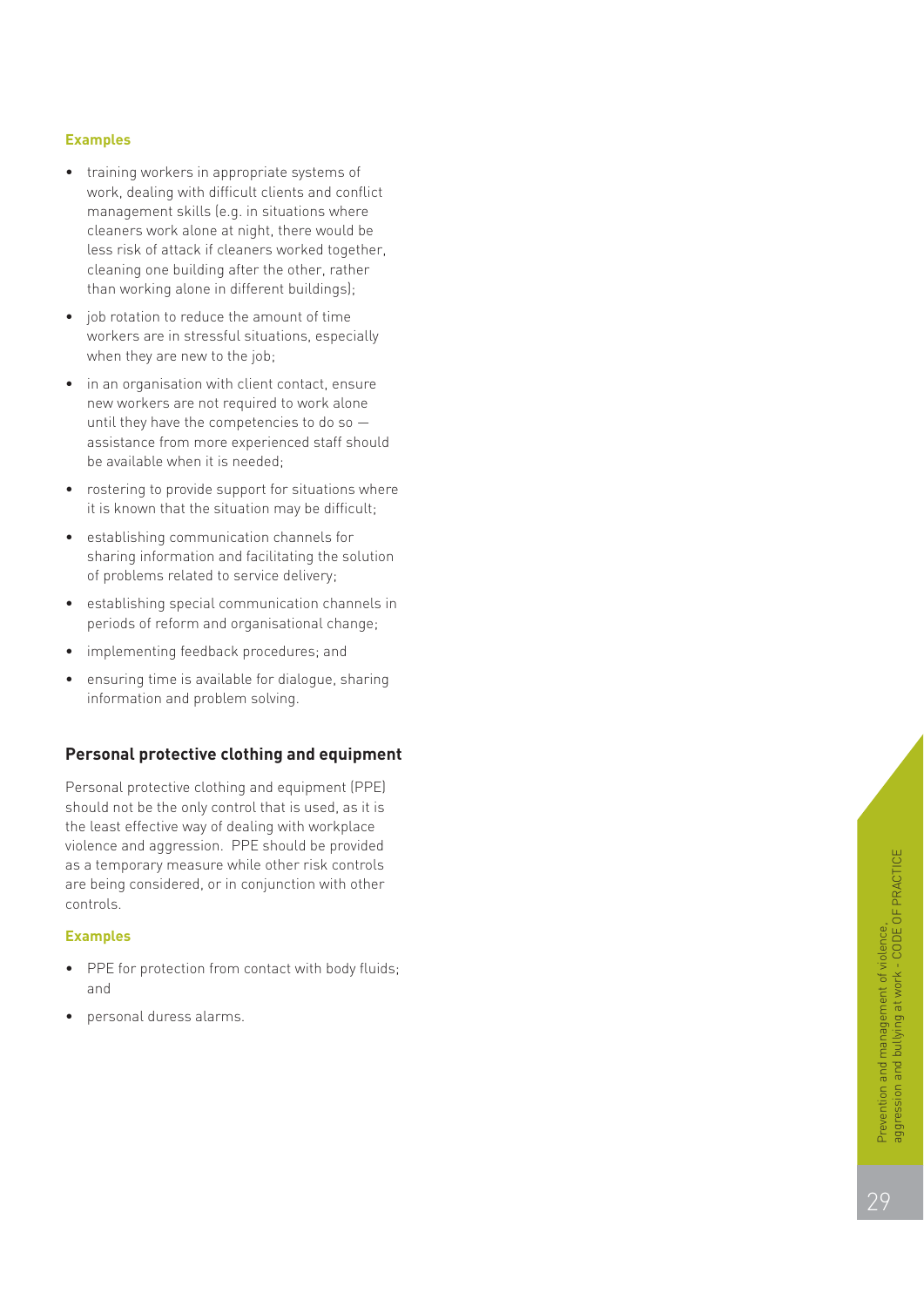## Appendix 4 Other sources of information

This code of practice should be read in conjunction **WorkSafe bulletins and fact sheets** with other relevant publications produced by Resources Safety, the Commission for Occupational Safety and **•** General duty of care Health and WorkSafe. • Cabour hire industry and duty of care

### **Mines Safety and Inspection Act 1994** • Establishing safety and health committees

Copies may be purchased from the State Law • Provisional improvement notices Publisher, 10 William Street, Perth WA 6000. Electronic versions are available from the

#### **Resources Safety guidelines**

- General duty of care in Western Australian mines **Employment Protection**
- Dealing with bullying at work **Resources Safety Division**

## East Perth WA 6004 **Resources Safety MSIA brochures**

- General duty of care  $-$  employees and employers Locked Bag 14
- Duty of care labour hire industry entity and Cloisters Square WA 6850
- Election and health representatives
- How to establish a safety and health committee
- and health representatives www.docep.wa.gov.au/ResourcesSafety
- Improvement and prohibition notices

#### **Commission for Occupational Safety and West Perth WA 6005 Health codes of practice and guidance notes** Postal address:

- PO Box 294 General duty of care
- Dealing with bullying at work a guide for workers
- 
- Alcohol and other drugs
- Formal consultative processes at the workplace: safety and health representatives, safety and health Website: www.worksafe.wa.gov.au committees and resolution of safety and health including consultation on PINs **Office of Multicultural Interests**

## Perth WA 6000 **WorkSafe publications**

- The first step  $-$  managing hazards in the workplace
- Preparing for emergency evacuation in the workplace **Website:** www.omi.wa.gov.au

- 
- 
- Electing safety and health representatives
- 
- 

#### website at www.slp.wa.gov.au **Government agencies and organisations that may be contacted for further information are:**

## **Department of Consumer and**

100 Plain Street

#### Postal address:

| Telephone: | 08 9222 3229 |
|------------|--------------|
| Facsimile: | 08 9325 2280 |

Issue of provisional improvement notices by safety **Email:** ResourcesSafety@docep.wa.gov.au end health representatives

#### **WorkSafe Division**

1260 Hay Street

West Perth WA 6872

|                                                      |            | <b>Telephone:</b> 08 9327 8777 |
|------------------------------------------------------|------------|--------------------------------|
| • Working alone                                      | TTY:       | 08 9327 8838                   |
| • Alcohol and other drugs                            | Facsimile: | 08 9321 8973                   |
| • Formal consultative processes at the workplace:    | Email:     | safety@docep.wa.gov.au         |
| safety and health representatives, safety and health | Website:   | www.worksafe.wa.gov.au         |

Level 26, 197 St Georges Terrace

| Telephone: | 08 9222 8800          |
|------------|-----------------------|
| Facsimile: | 08 9222 8801          |
| Email:     | harmony@dpc.wa.gov.au |
| Website:   | www.omi.wa.gov.au     |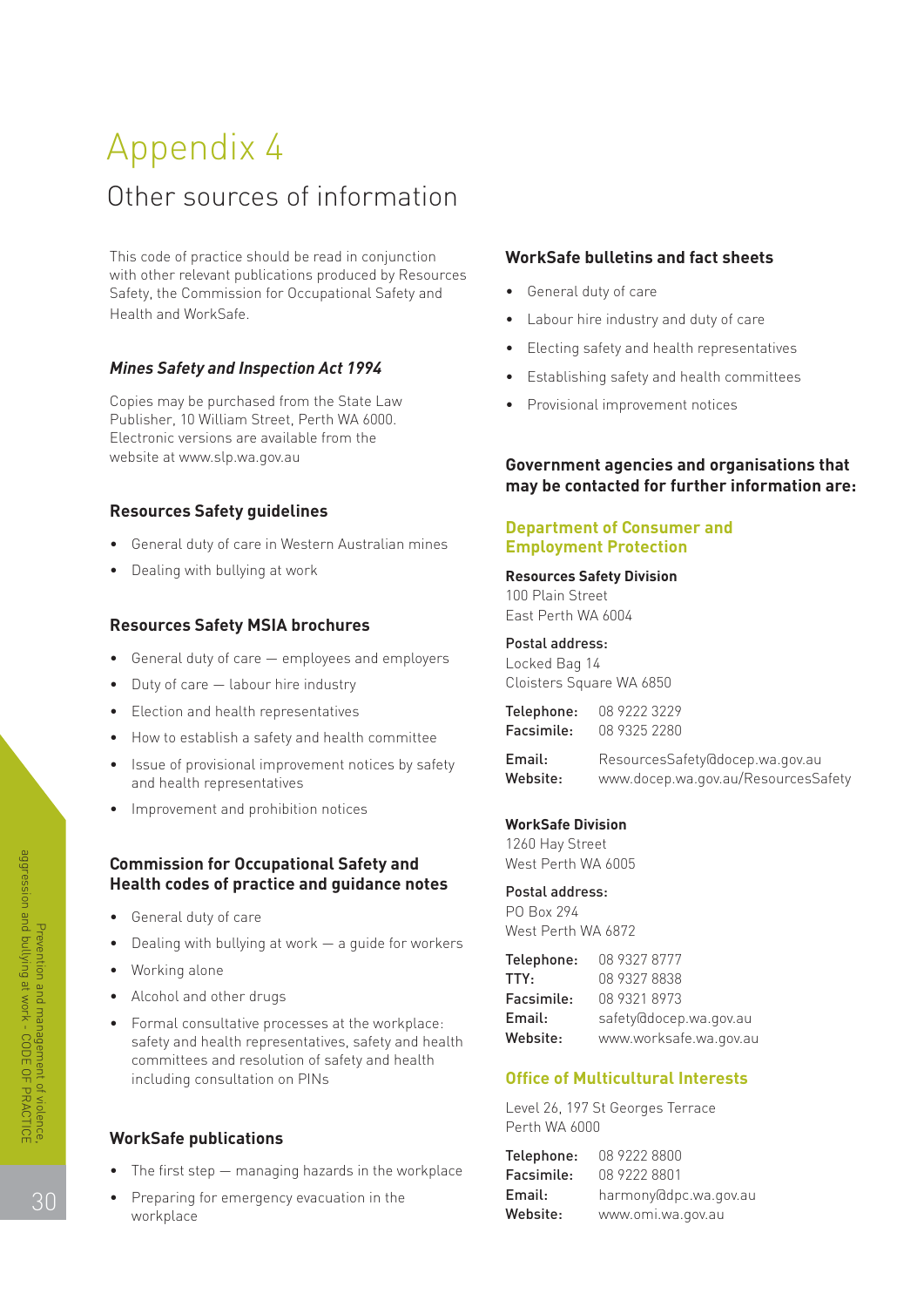#### **Equal Opportunity Commission**

Level 2 Westralia Square 141 St George's Terrace Perth WA 6000

Telephone: 08 9216 3900 (General enquiries) **TTY:** 08 9216 3936<br> **Toll free:** 1800 198 149 1800 198 149 Facsimile: 08 9216 3960 Email: eoc@eoc.wa.gov.au Website: www.eoc.wa.gov.au

#### **Western Australian Police Headquarters**

2 Adelaide Terrace East Perth WA 6004

Telephone: 131 444 Website: www.police.wa.gov.au

#### **The Chamber of Minerals and Energy Western Australia**

Level 7, 12 St George's Terrace Perth WA 6000

| Telephone: | 08 9325 2955      |
|------------|-------------------|
| Facsimile: | 08 9221 3701      |
| Email:     | chamber@cmewa.com |
| Website:   | www.cmewa.com     |

#### **Chamber of Commerce and Industry Western Australia**

180 Hay Street East Perth WA 6004

| Telephone: | 08 9365 7415  |
|------------|---------------|
| Facsimile: | 08 9365 7550  |
| Email:     | osh@cciwa.com |
| Website:   | www.cciwa.com |

#### **UnionsWA**

Level 4, 79 Stirling Street PERTH WA 6000

| Telephone: | 08 9328 7877          |
|------------|-----------------------|
| Facsimile: | 08 9328 8132          |
| Email:     | unionswa@tlcwa.org.au |
| Website:   | www.unionswa.com.au   |